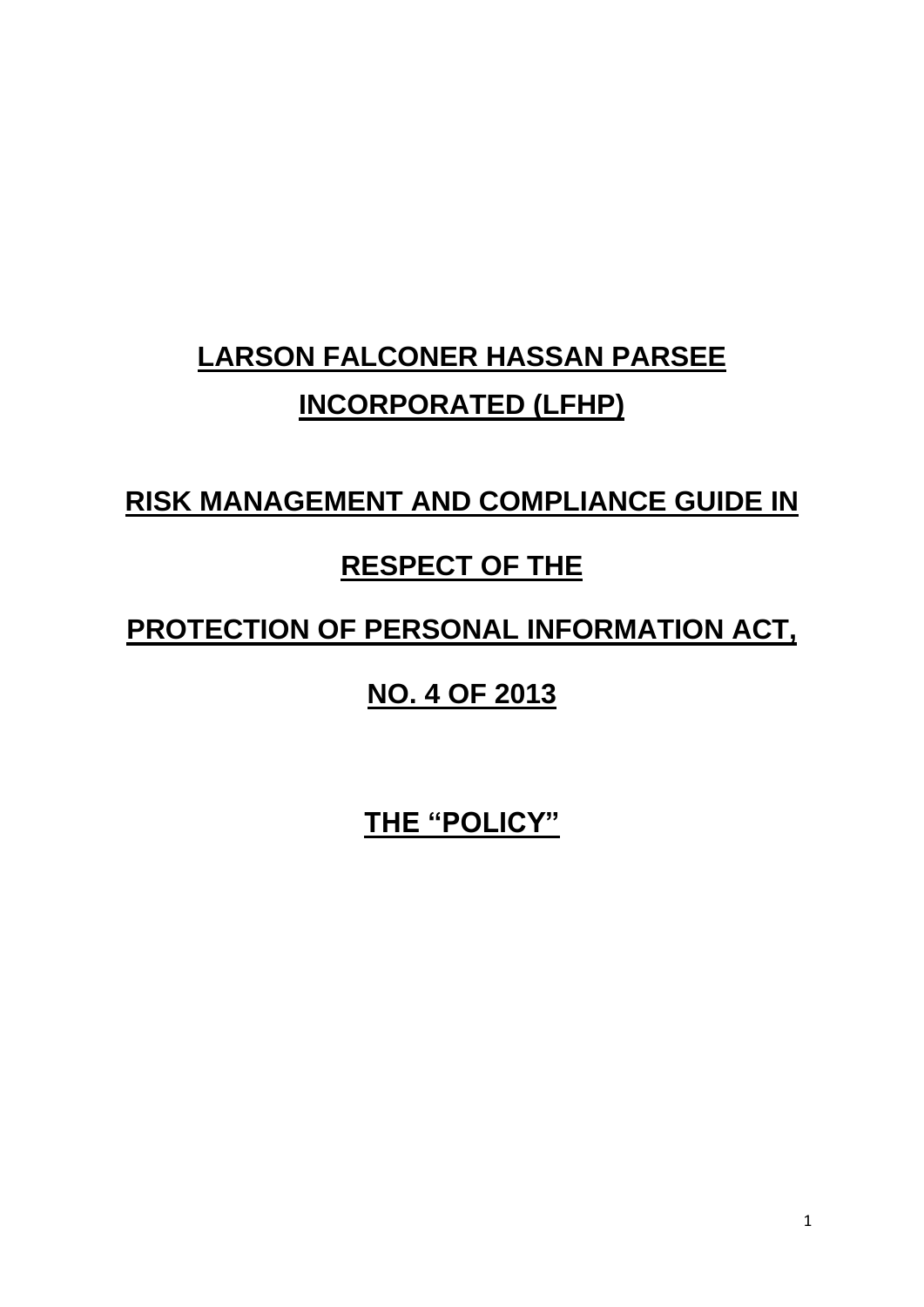## **THE PROTECTION OF PERSONAL INFORMATION ACT ("POPI")**

#### Introduction

#### **THE OBJECT OF THE ACT**

CONSONANT with the Constitutional values of democracy and openness within the framework of the information, society requires the removal of unnecessary impediments to the free flow of information and regulate, in harmony with international standards, the Act seeks to:

- (a) promote the protection of personal information processed by public and private bodies;
- (b) introduce certain conditions to establish minimum requirements for the processing of personal information;
- (c) establish an information regulator to exercise certain powers and to perform certain duties and functions in terms of the act;
- (d) promote access to information
- (e) issue codes of conduct to regulate conduct to conform with the act;
- (f) to provide for rights of persons providing unsolicited electronic communications and automated decision making;
- (g) to regulate the flow of personal information across the borders of the Republic.

## **KEY DEFINITIONS APPLICABLE TO LFHP**

#### **SECTION 1**

**''personal information''** means information relating to an identifiable, living, natural person, and where it is applicable, an identifiable, existing juristic person, including, but not limited to—

(a) information relating to the race, gender, sex, pregnancy, marital status, nationality, ethnic or social origin, colour, sexual orientation, age, physical or mental health, well-being, disability, religion, conscience, belief, culture, language and birth of the person;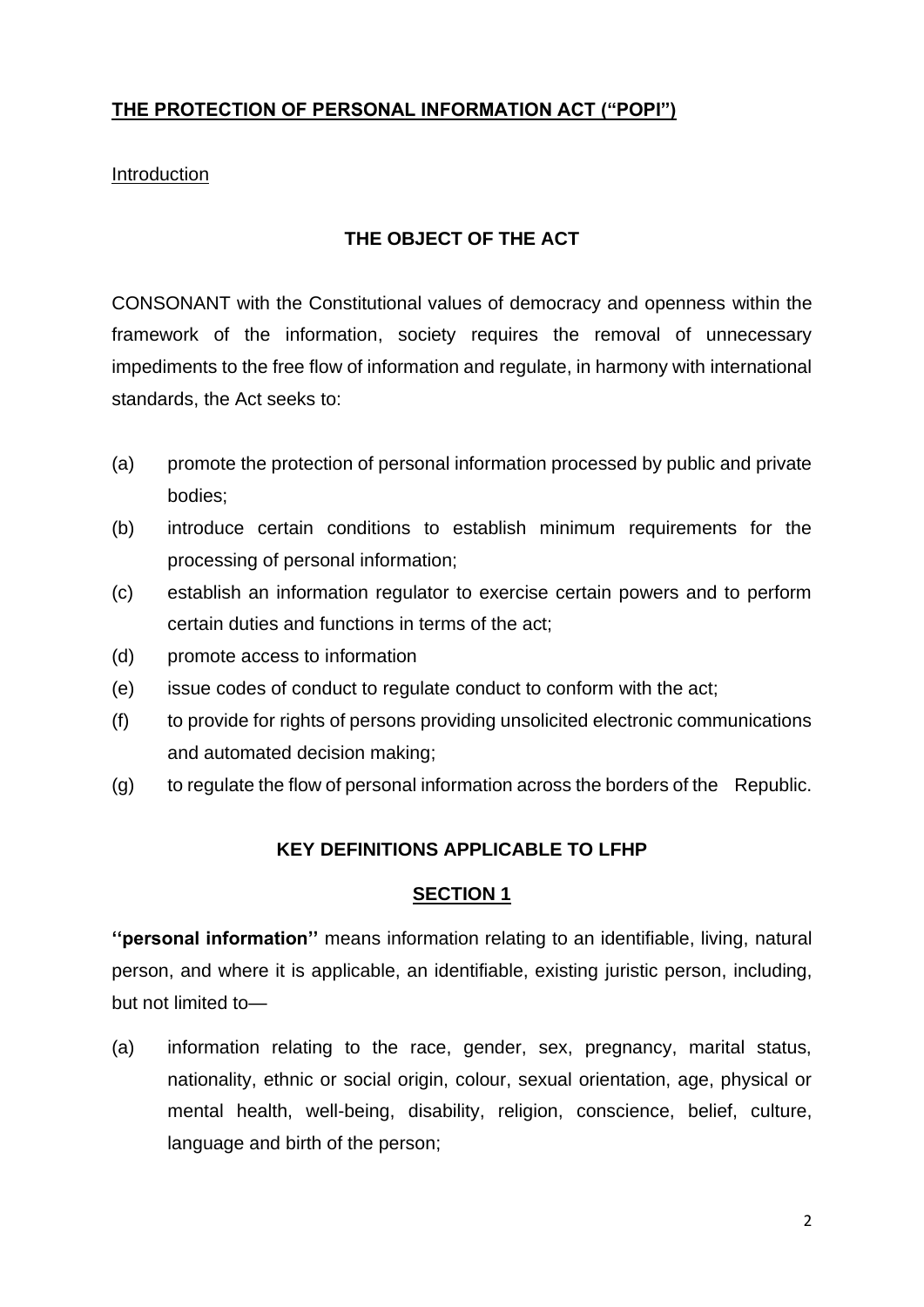- (b) information relating to the education or the medical, financial, criminal or employment history of the person;
- (c) any identifying number, symbol, e-mail address, physical address, telephone number, location information, online identifier or other assignment to the person;
- (d) the biometric information of the person;
- (e) the personal opinions, views or preferences of the person;
- (f) correspondence sent by the person that is implicitly or explicitly of a private or confidential nature or further correspondence that would reveal the contents of the original correspondence;
- (g) the views or opinions of another individual about the person; and
- (h) the name of the person if it appears with other personal information relating to the person or if the disclosure of the name itself would reveal information about the person;

#### **"private body"** means –

- (a) a natural person that carries on any trade, business or profession ......;
- (b) a partnership which carries on or carried on any trade, business or profession;
- (c) a juristic person.

#### **"record"** means a recorded information –

- (a) regardless of form or medium and includes:
	- (i) someone writing on any material;
	- (ii) information, produced, recorded or stored by means of any, … computer equipment, whether hardware or software or software or both, or other device, and any material subsequently derived from information so produced, recorded or stored;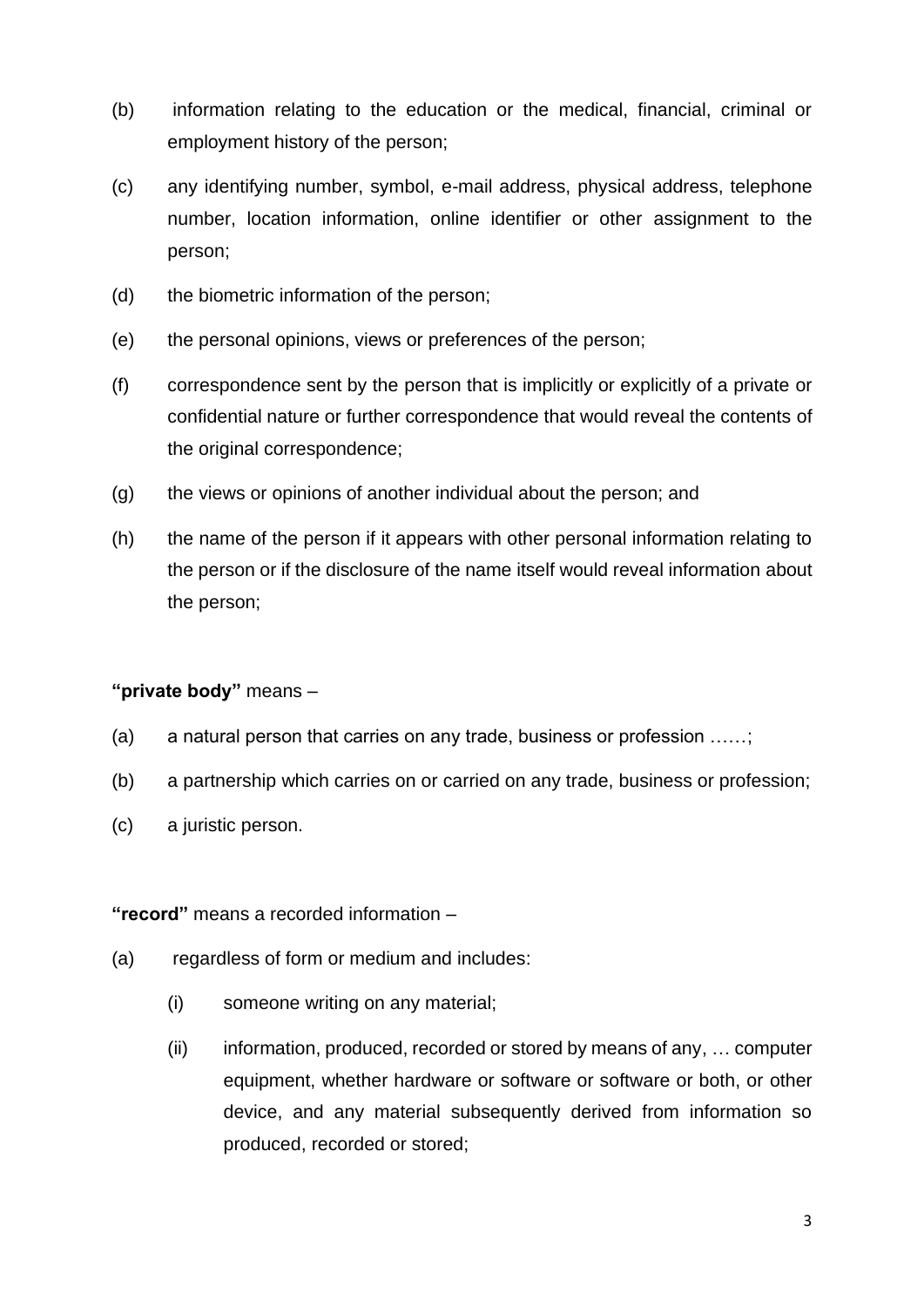- (iii) label, marking or other writing that identifies or describes anything of which it forms part, or to which it is attached by any means;
- (iv) book, map, plan, graph or drawing;
- (v) photograph, film, negative, tape or other device in which one or more visual images are embodied to be capable, with or without the aid of some other equipment of being reproduced;
- (b) in the possession or under control of a responsible party;
- (c) whether or not it was created by a responsible party; and
- (d) regardless of when it came into existence.

**''responsible party''** means a public or private body or any other person which, alone or in conjunction with others, determines the purpose of and means for processing personal information;

## **PURPOSE OF ACT**

#### **SECTION 2**

The purpose of this Act is to—

- (a) give effect to the constitutional right to privacy, by safeguarding personal information when processed by a responsible party, subject to justifiable limitations that are aimed at—
- (i) balancing the right to privacy against other rights, particularly the right of access to information; and
- (ii) protecting important interests, including the free flow of information within the Republic and across international borders;
- (b) regulate the manner in which personal information may be processed, by establishing conditions, in harmony with international standards, that prescribe the minimum threshold requirements for the lawful processing of personal information;
- (c) provide persons with rights and remedies to protect their personal information from processing that is not in accordance with this Act; and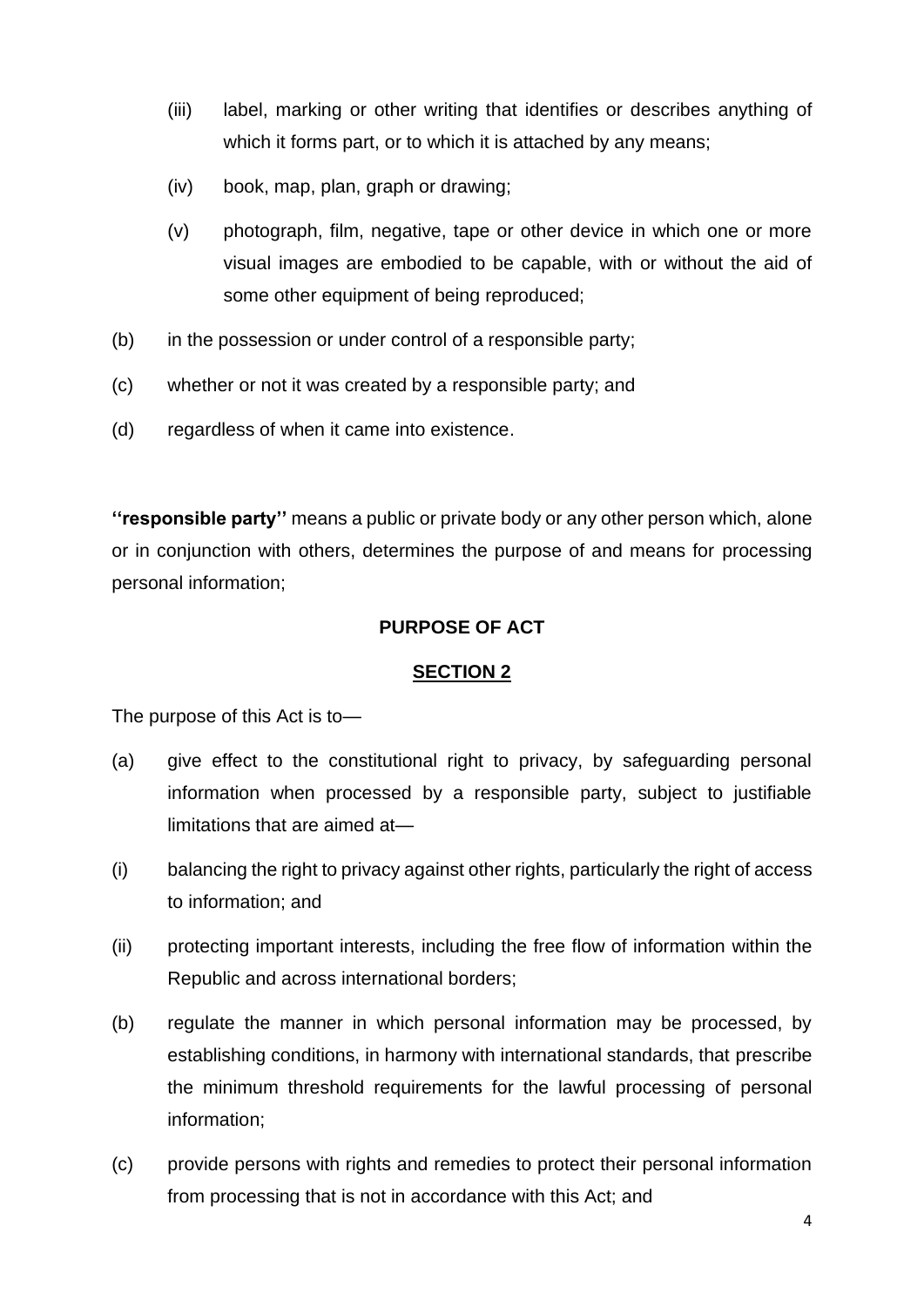(d) establish voluntary and compulsory measures, including the establishment of an Information Regulator, to ensure respect for and to promote, enforce and fulfil the rights protected by this Act.

#### Application Provisions

## **APPLICATION AND INTERPRETATION OF THE ACT**

## **SECTION 3**

The act applies to personal information that has been entered in a record by or for a responsible party by making use of automated or non-automated means. Where the responsible party is domiciled within the Republic or makes use of automated or nonautomated means in the Republic UNLESS those means are used only to forward personal information through the Republic.

**"Automated means"** any equipment capable of operating automatically in response to instructions given for the purposes of processing information.

## **APPLICATION TO LFHP**

LFHP is an incorporated company duly registered in terms with the company laws of South Africa and registered with the Legal Practice Council as a firm of attorneys. LFHP is a responsible party which collects personal information within the meaning of these terms contemplated in section 1 of POPI, and, is accordingly obliged to comply with the provisions of POPI.

POPI requires LFHP to inform their clients and employees as to the manner in which their personal information is used, disclosed and destroyed. POPI requires LFHP to guarantee, commit to, protect its clients and employees privacy and ensure that their personal information is used appropriately, transparently, securely and in accordance with the appropriate applicable laws.

This Policy sets out the manner in which LFHP deals with its client and employee's personal information as well the purpose for which said information is used. LFHP has made this Policy made available on its website.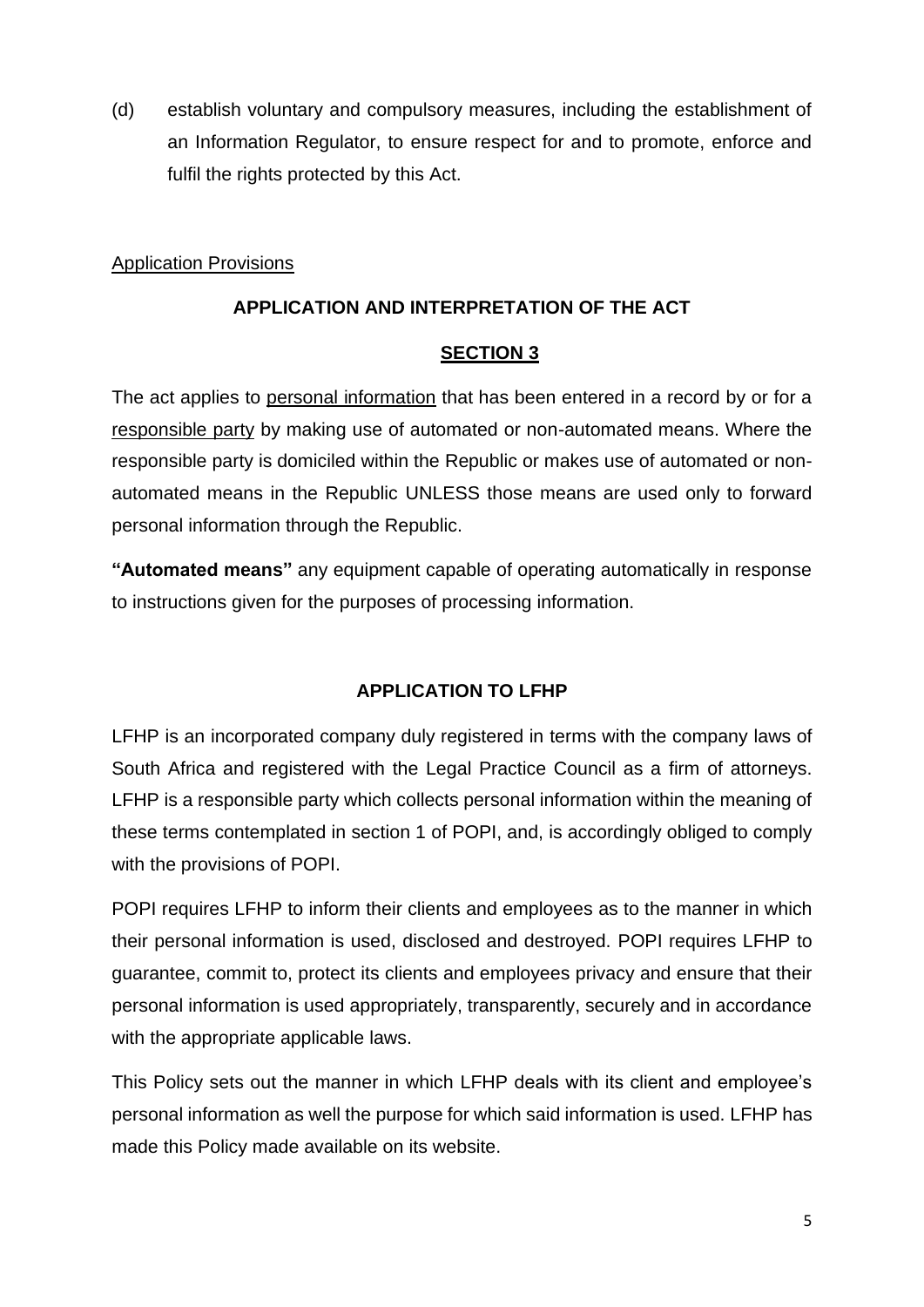#### Nature of and definition of Data Subject in relation to LFHP

#### **RIGHTS OF DATA SUBJECT**

#### **SECTION 5**

Data subject is the person providing personal information and the data subject has certain rights which include:

- (a) to be informed that personal information is being collected and for what purpose in terms of Section 18;
- (b) if the personal information has been accessed by an unauthorised person in terms of Section 22;
- (c) a right to access the full record of personal information by the responsible party in terms of Section 23;
- (d) correct, destroy or delete personal information held in terms of Section 24;
- (e) object to the processing of personal information in terms of Section 11(3)(a);
- (f) object to the processing of personal information for the purposes of direct marketing in terms of Section 11(3)(b);
- (g) object to the timeous proper notification of the right to use material for direct marketing in terms of Section 69(3);
- (h) not to have personal information accessed for the purpose of direct marketing by means of unsolicited electronic means in terms of Section 69;
- (i) not be subject to a decision based solely on automated processing of personal information intended to provide a profile other than for the purposes for which the personal information was intended in terms of Section 71 i.e. for the profiling of any performance at work, credit worthiness, reliability, location, health, personal preferences or conduct;
- (j) submit a complaint with the Regulator for any alleged interference with the protection of personal information in terms of Section 74;
- (k) institute civil proceedings for any infringement of personal information in terms of Section 99.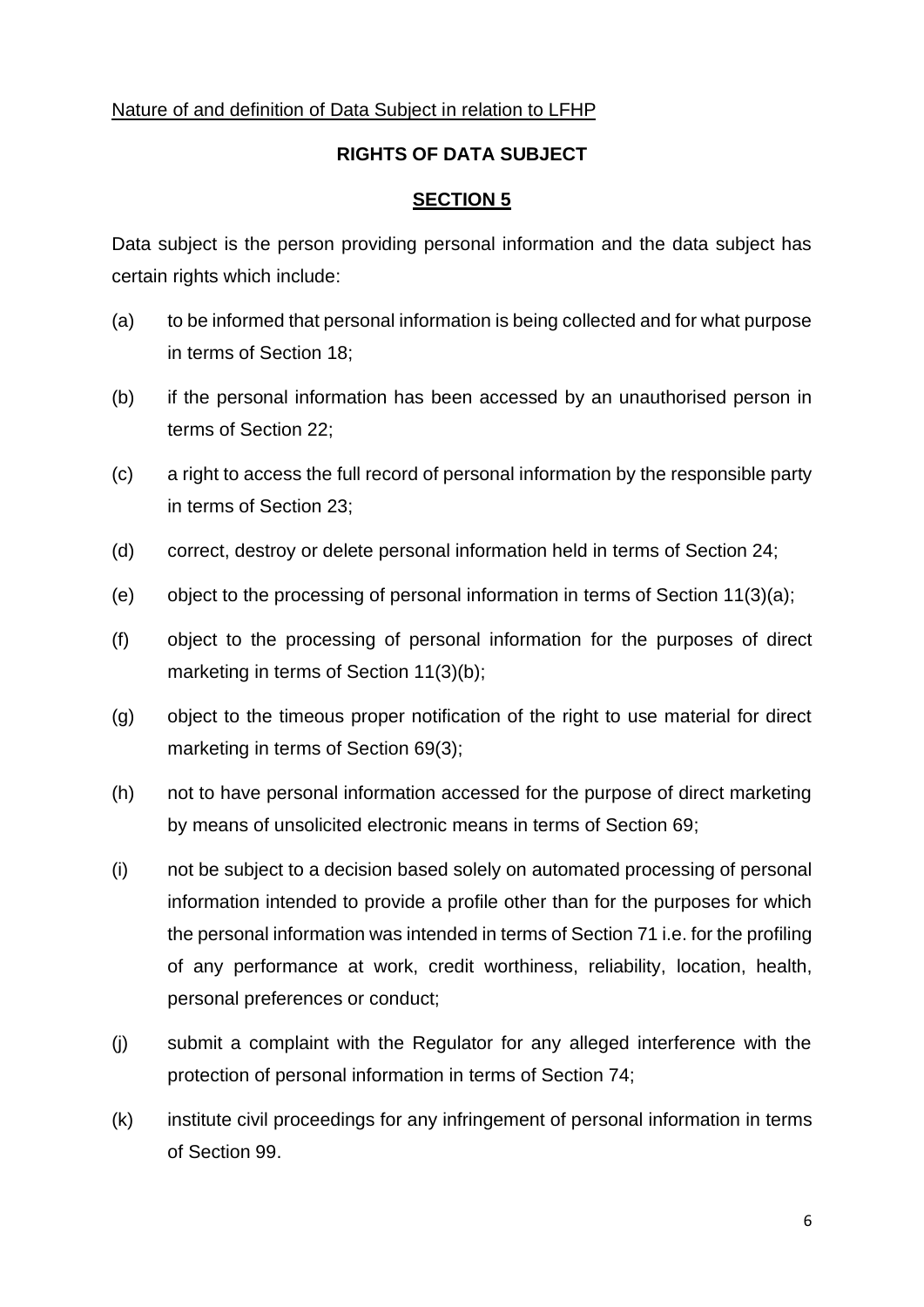## **DATA SUBJECTS APPLICABLE TO LFHP**

LFHP collects and processes clients and employees personal information pertaining to the their relationship with LFHP. LFHP also collects employee's personal information pertaining to the employee's employment contract.

The type of information collected will depend on the need for which it is collected and will be processed for that purpose only. Whenever possible, LFHP will inform the data subject what part of the information collected is required and what informational collected is optional.

## **TYPES OF INFORMATION ACCESSED BY LFHP**

- A client's identity number, name, surname, address, postal code, marital status, and number of dependants;
- Description of a client's residence, business, assets, financial information, banking details, etc;
- Any other information required including clients suppliers and insurers in order to provide clients with an accurate analysis of their legal needs; and
- Information in respect of employees as required in terms of the various acts that govern employees, e.g., Compensation for Injuries and Diseases Act, Basic Conditions of Employment Act, Employment Equity Act, Labour Relations Act, Unemployment Insurance Act, Tax Administration Act and the Income Tax Act.

LFHP strives to ensure that the personal information accessed will be dealt with uniformly with all its associates and suppliers.

With the client's consent. LFHP may also supplement the information provided by information LFHP receives from other providers in order to offer a more consistent and personalized experience in the client's interaction with LFHP.

For purposes of this Policy, clients include potential and existing clients.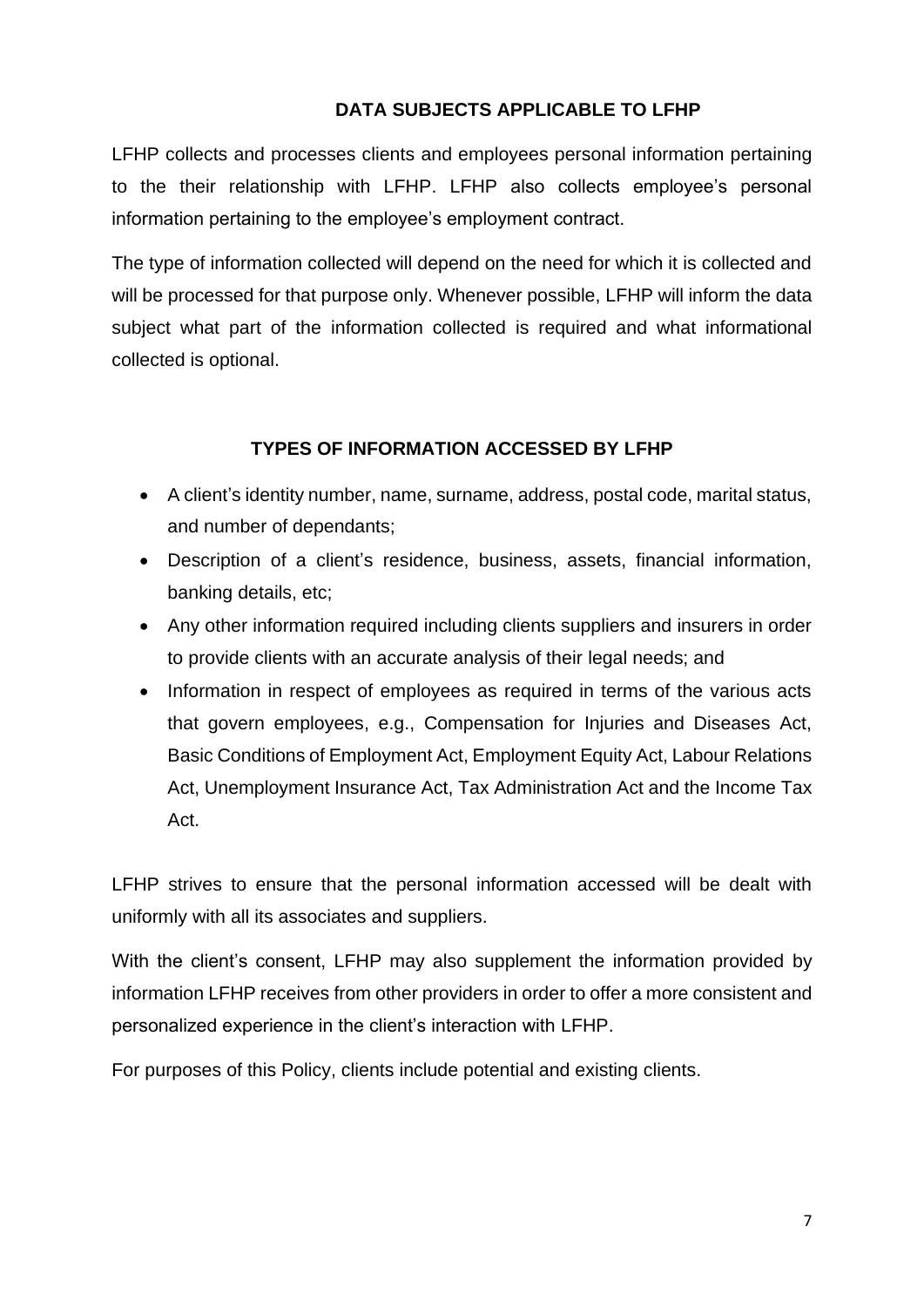Processing Limitations

## **LAWFULNESS OF PROCESSING**

## **SECTION 9**

Personal information must be processed:

- (a) lawfully; and
- (b) in a reasonable manner that does not infringe the privacy of the data subject.

## **MINIMALITY**

## **SECTION 10**

Personal information may only be processed if it is adequate, relevant and not excessive.

## **CONSENT, JUSTIFICATION AND OBJECTION**

- (1) Personal information may only be processed if—
- (a) the data subject or a competent person where the data subject is a child consents to the processing;
- (b) processing is necessary to carry out actions for the conclusion or performance of a contract to which the data subject is party;
- (c) processing complies with an obligation imposed by law on the responsible party;
- (d) processing protects a legitimate interest of the data subject;
- (e) processing is necessary for the proper performance of public law duty;
- (f) processing is necessary for the purpose of legitimate interest of the responsible party or of a third party to whom the information is supplied;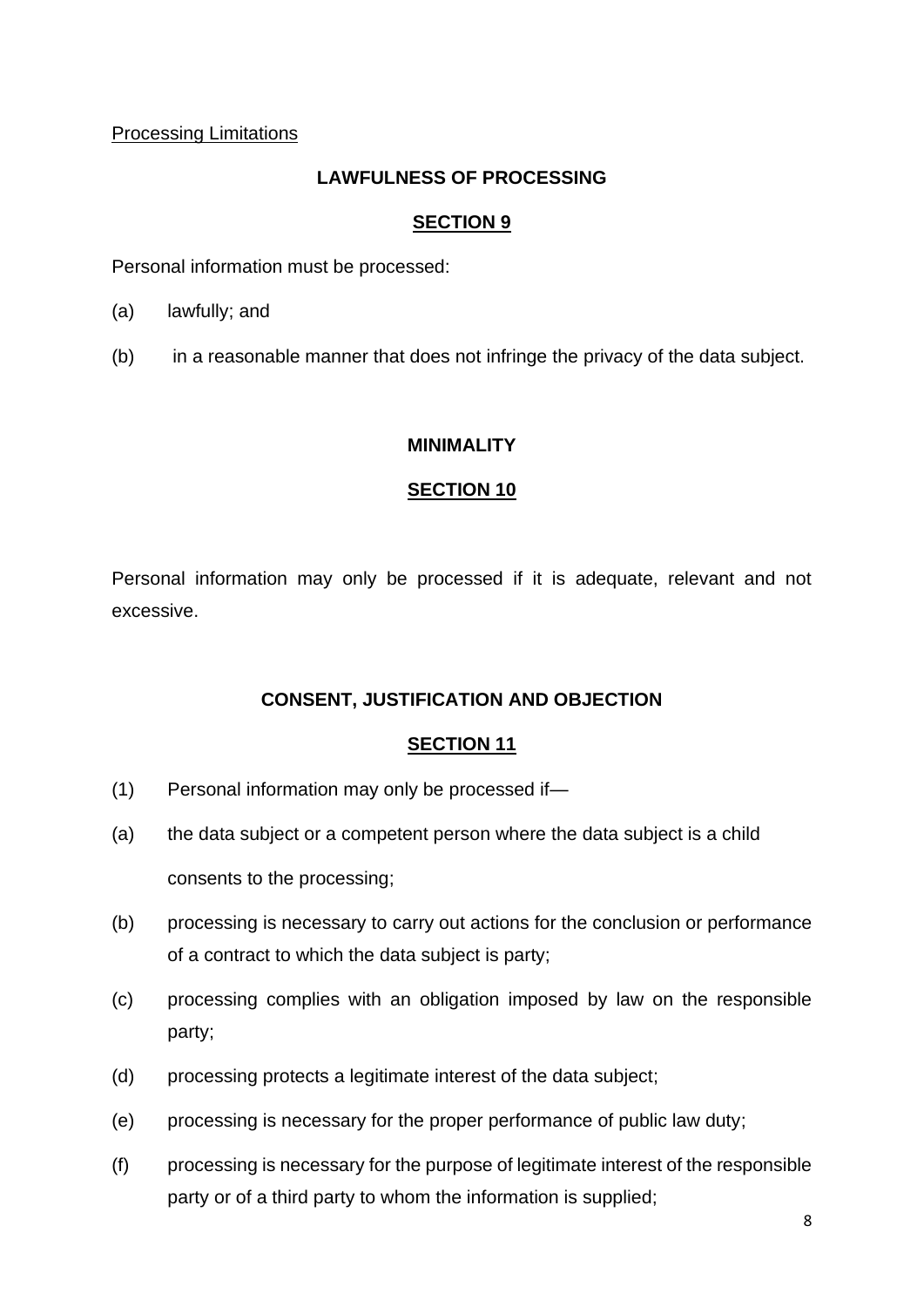- (g) Responsible party bears the burden of proof that the data subject or competent person's consent is required for the processing of personal information;
- (h) the data subject or competent person may withdraw his or her consent;
- (i) the data subject may object to the processing of personal information on the following grounds:
	- (i) that there are reasonable grounds relating to his or her particular situation;
	- (ii) for the purposes of direct marketing;
	- (iii) once the data subject has objected and such objection is valid the responsible party may no longer process the information.

## **COLLECTION DIRECTLY FROM DATA SUBJECT**

- (a) Personal information must be collected directly from the data subject;
- (b) it's not necessary to comply with the provision that personal information must be collected directly from the data subject if:
	- (i) the information can be derived from a public record or is deliberately been made public by the data subject;
	- (ii) the data subject or competent person where the data subject is a child has consented to the collection of the information from another source;
	- (iii) the purpose of which is the prevention, detection, including assistance in the identification of proceeds of unlawful activities and the combating money laundering activities, investigation or proof of offences, the prosecution of offenders or the execution of sentences or security measures, to the extent that adequate safeguards have been established in legislation for the protection of such personal information.
- (c) the collection of personal information will not prejudice the legitimate interest of the data subject;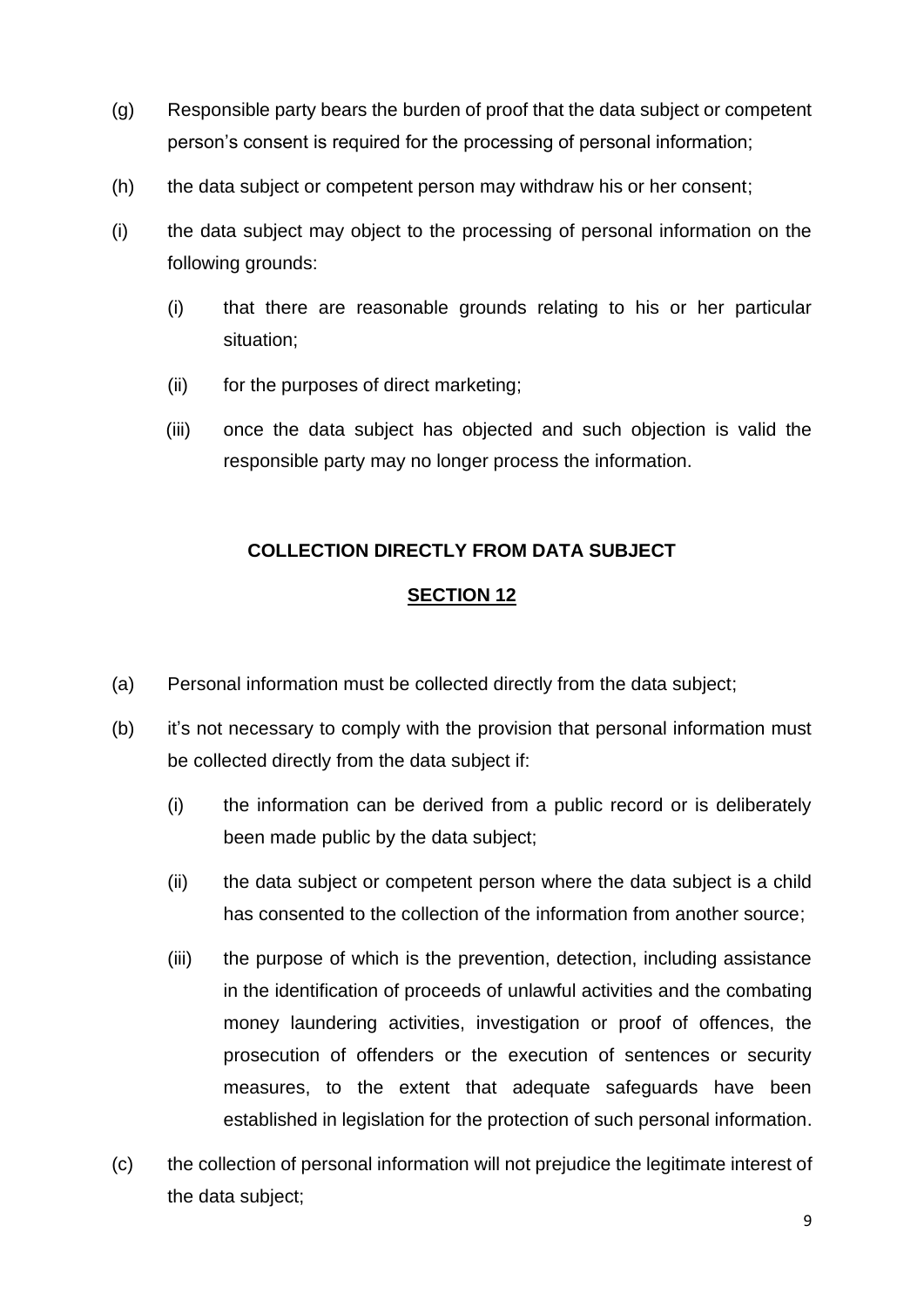- (d) the collection of information from another source is necessary to:
	- (i) avoid prejudice to the maintenance of the law by any public body;
	- (ii) to enable compliance with an obligation imposed by the law enforcement agencies concerning the collection of revenue by the Revenue Services;
	- (iii) conduct of proceeding in any court;
	- (iv) interests of national security;
	- (v) to maintain the legitimate interests of the responsible party or third party to whom information is supplied.
- (e) compliance would prejudice a lawful purpose of collection;
- (f) is not reasonably practical in the circumstances of the particular case.

#### **COLLECTION FOR SPECIFIC PURPOSE**

#### **SECTION 13**

- (a) personal information must be collected for a specific, explicitly defined and lawful purpose related to a function or activity of the responsible party;
- (b) steps must be taken in accordance with Section 18(1) to ensure that the data subject is aware of the purpose of the collection of the information unless the provisions of Section (18)(4) are applicable.

#### **APPLICATION TO LFHP**

Consent to process client information shall be obtained from clients (or a person who has been given authorisation from the client to provide the client's personal information) during the introductory, appointment and the ongoing stage of the relationship. LFHP will complete Checklist 1 (as annexed hereto) and will ensure that the documents are completed in the presence of the data subject and signed by a LFHP representative as well as the data subject contemporaneously.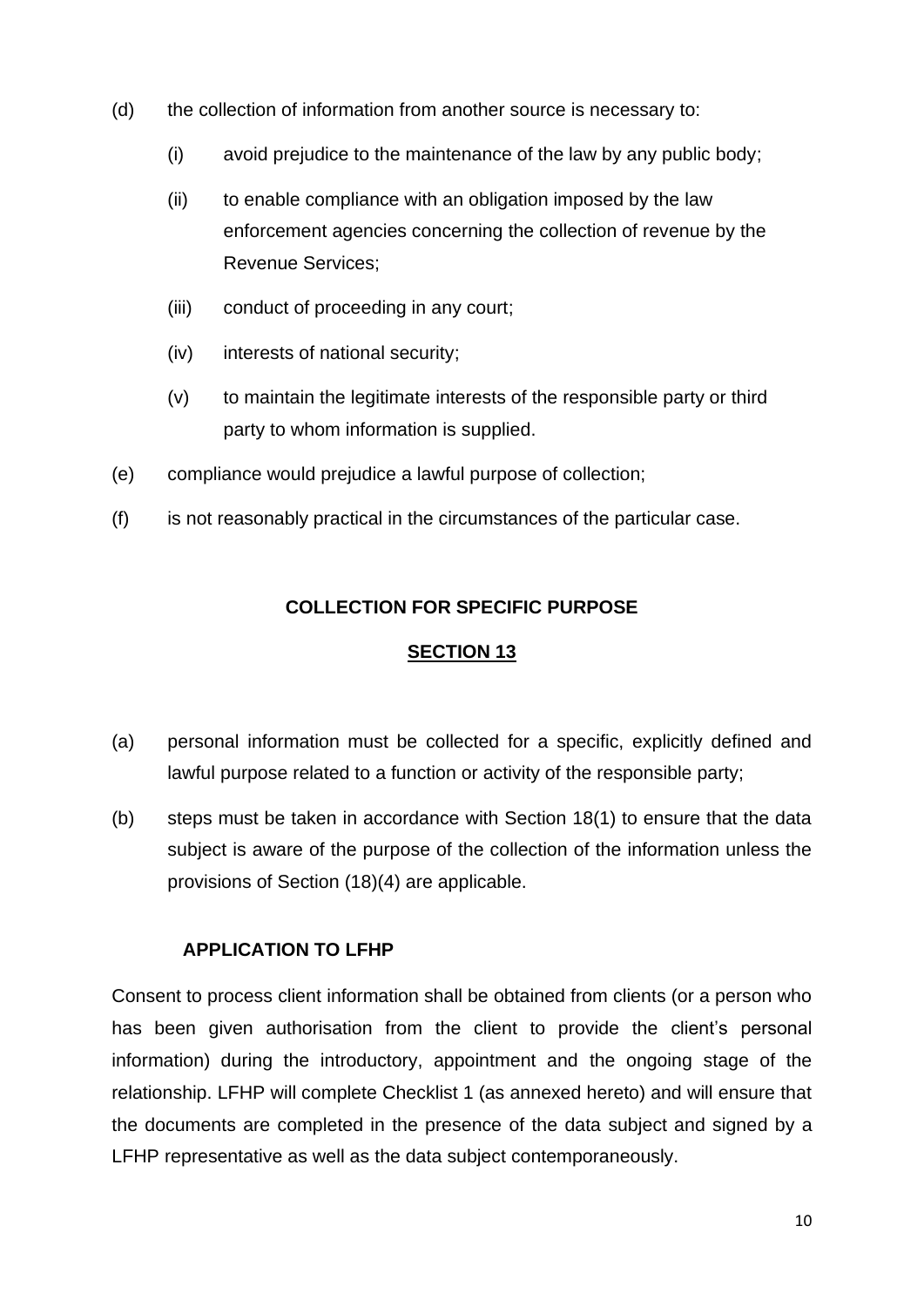LFHP will only use the personal information accessed for lawful purposes as provided for in sections 10 and 11 of POPI which may include:

- providing products or services to clients and to carry out the transactions requested;
- assessing and processing the instruction according to the client's mandate;
- conducting credit reference searches or- verification;
- confirming, verifying and updating or correcting client details;
- for purposes of legal services rendered by the responsible party;
- for the detection and prevention of fraud, crime, money laundering or other malpractices as required by legislation;
- for audit and record keeping purposes;
- in connection with legal proceedings;
- providing LFHP services to clients, to render the services requested and to maintain and constantly improve the relationship;
- providing communication in respect of services and regulatory matters that may affect clients; and
- in connection with and to comply with legal and regulatory requirements or when it is otherwise allowed by law.

Accordingly, personal information may only be processed if certain conditions, listed below, are met along with supporting information (which includes consents, authorities or written agreements to evidence that the conditions have been met) for LFHP's processing of personal information:

> • the client's consents to the processing - consent is obtained from clients during the introductory, appointment and other stages of the relationship;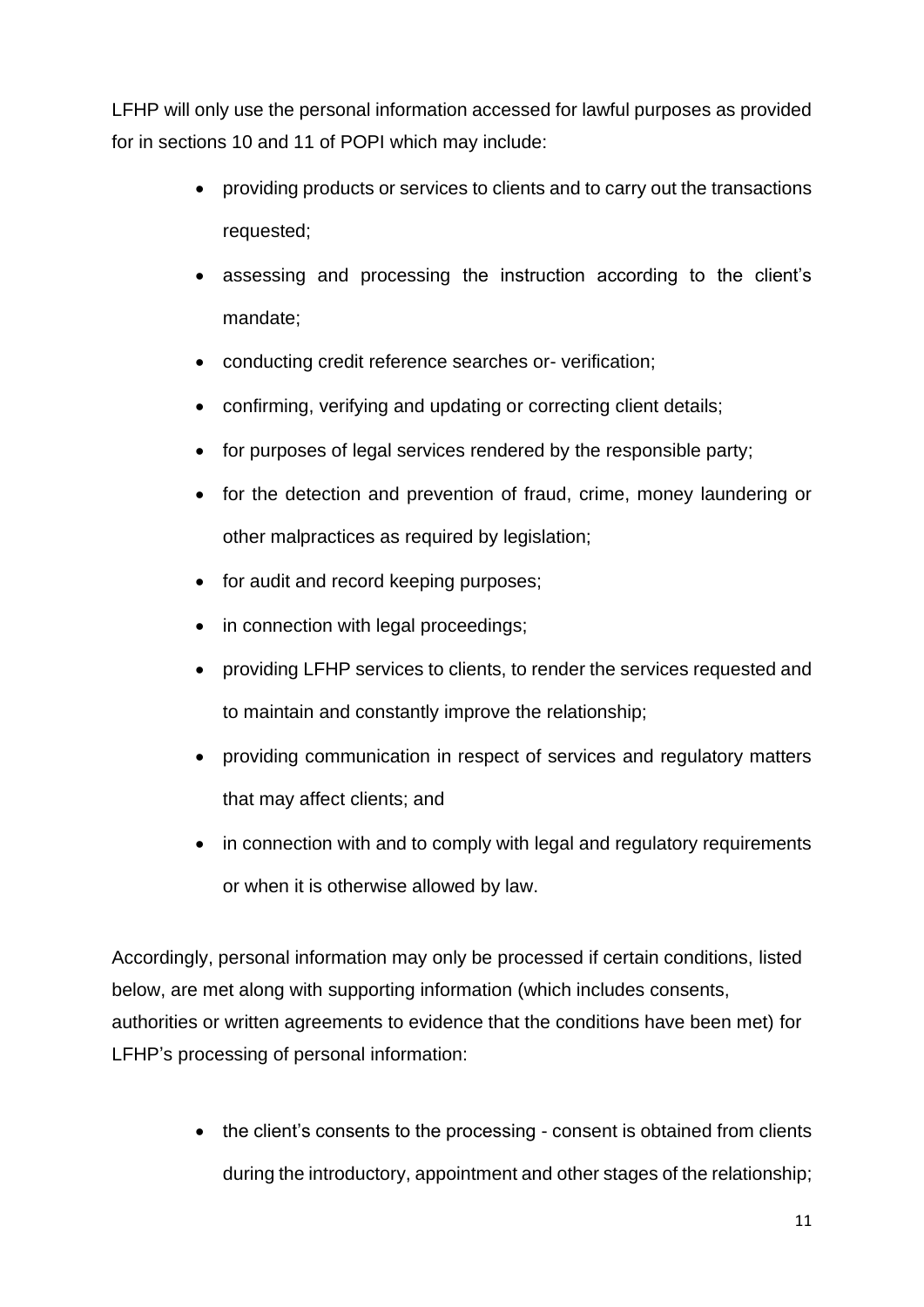- the necessity of processing in order to conduct an accurate analysis of the client's needs for purposes of amongst others rendering legal services in terms of the client's mandate;
- processing complies with an obligation imposed by law on LFHP;

LFHP will not be required to retrospectively obtain consent for personal information collected prior to the application of the Act, save for instances where personal information collected is used for purposes other than for which it was originally intended.

## Retention and Restriction of Records

- (a) records of personal information must not be retained for a period longer than is necessary for achieving the purpose for which the information was collected or subsequently processed;
- (b) where the responsible party has used a record of personal information to decide then such record must be kept for a period:
	- (i) as maybe required or prescribed by law;
	- (ii) if there is no law then for a period that will afford the data subject a reasonable opportunity taking into consideration the purpose for which the data subject may require access to the record;
	- (iii) a responsible party must destroy or delete a record of personal information or de-identify the information as soon as its reasonable practical after the responsible party is no longer authorised to retain the record.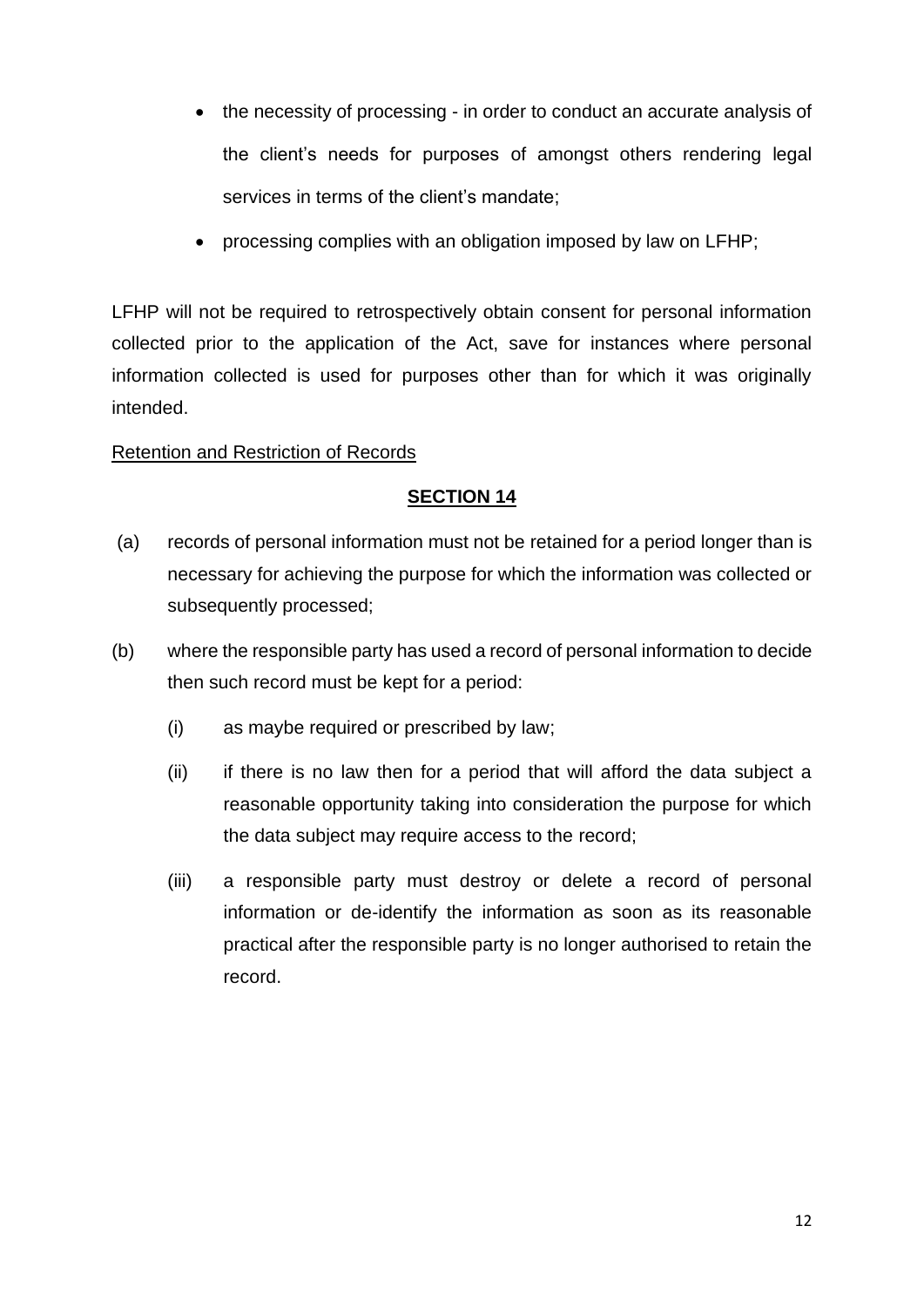## **QUALITY OF INFORMATION**

#### **SECTION 16**

- (a) a responsible person must take reasonable practicable steps to ensure that the personal information is complete, accurate, not misleading and updated where necessary;
- (b) processing personal information must be done having regard for the purpose of which this information is collected or further processed.

#### **DOCUMENTATION**

#### **SECTION 17**

A responsible party must maintain the documentation of all processing operations under its responsibility for the purposes of Promotion of Access to Information Act.

#### **APPLICATION TO LFHP**

#### *Storage and security of personal information*

LFHP will continuously review its security controls and processes to ensure that personal information is secure.

The following procedures are in place in order to protect personal information:

- LFHP has appointed Reeves Parsee as an Information Officer who is responsible for the compliance with the conditions of the lawful processing of personal information and other provisions of POPI;
- this Policy has been put in place and training on this Policy and the POPI Act has already taken place and will be conducted regularly by LFHP compliance personnel;
- each new employee will be required to sign an employment contract containing relevant consent clauses for the use and storage of employee information, also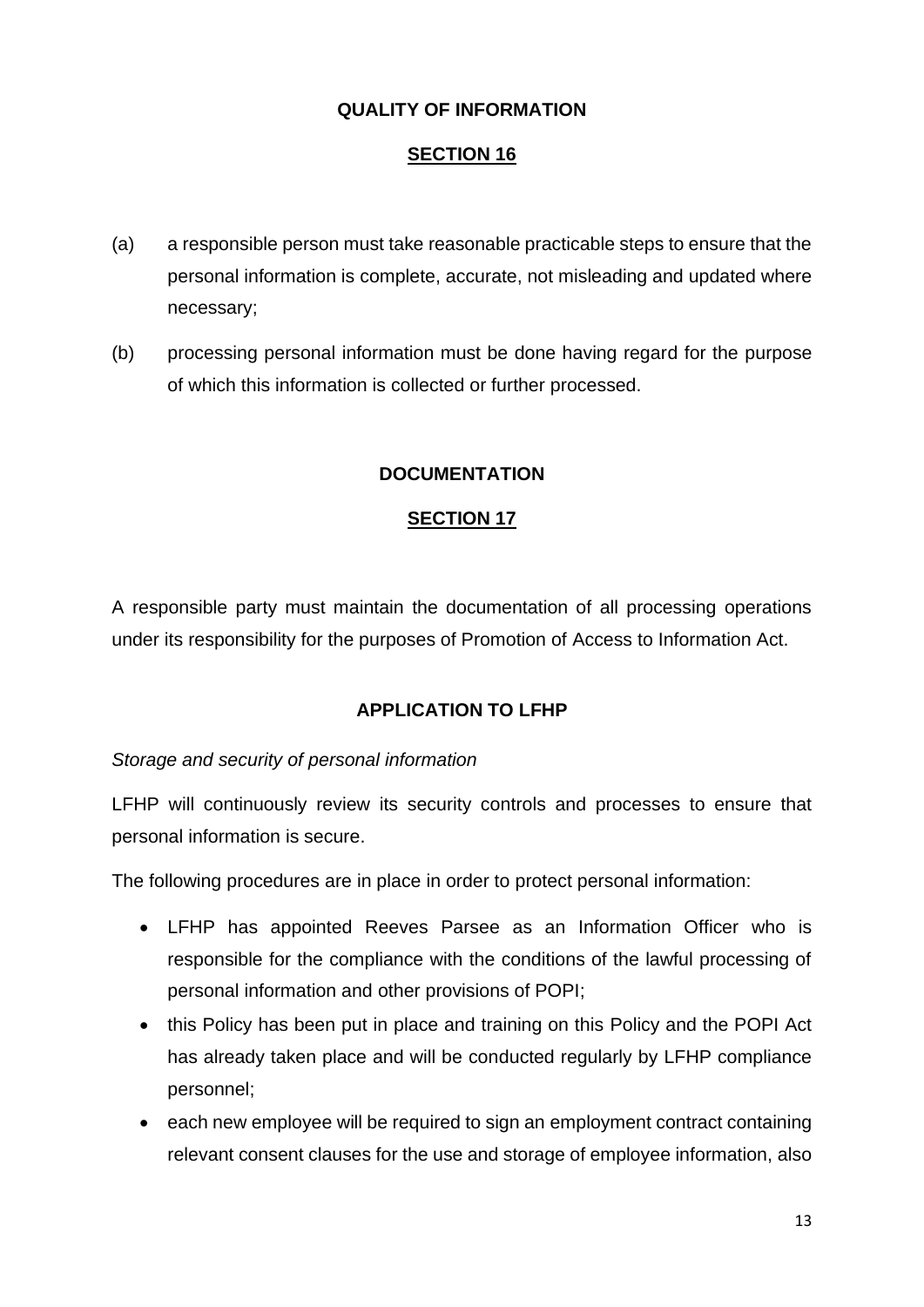for the instances of loss, correction and destruction of the personal information or any other action so required, in terms of POPI;

- every employee currently employed by LFHP will be required to sign an addendum to their employment contracts containing relevant consent clauses for the use and storage of employee information, or also for the instances of loss, correction and destruction of the personal information any other action so required, in terms of POPI;
- LFHP archived client information is stored on site and access to these areas is limited to authorized personnel;
- LFHP product suppliers, insurers and other third-party service providers will be required to sign a service level agreement guaranteeing their commitment to POPI; and
- all electronic files or data are backed up by LFHP's IT department which is also responsible for system security that protects third party access and physical threats. The IT department is also responsible for electronic information security.

#### *Destruction of Documents*

Documents may be destroyed after the termination of the retention period. Departments will be requested to attend to the destruction of their documents and these requests shall be attended to as soon as possible, after legal requirements have been met.

Files must be checked in order to make sure that they may be destroyed and also to ascertain if there are important original documents in the file. Original documents must be returned to the holder thereof, failing which, they should be retained by LFHP pending such return.

After completion of the process detailed above, the Director of a department shall, in writing, authorise the removal and destruction of the documents in the authorisation document. These records will be retained by the Information Officer.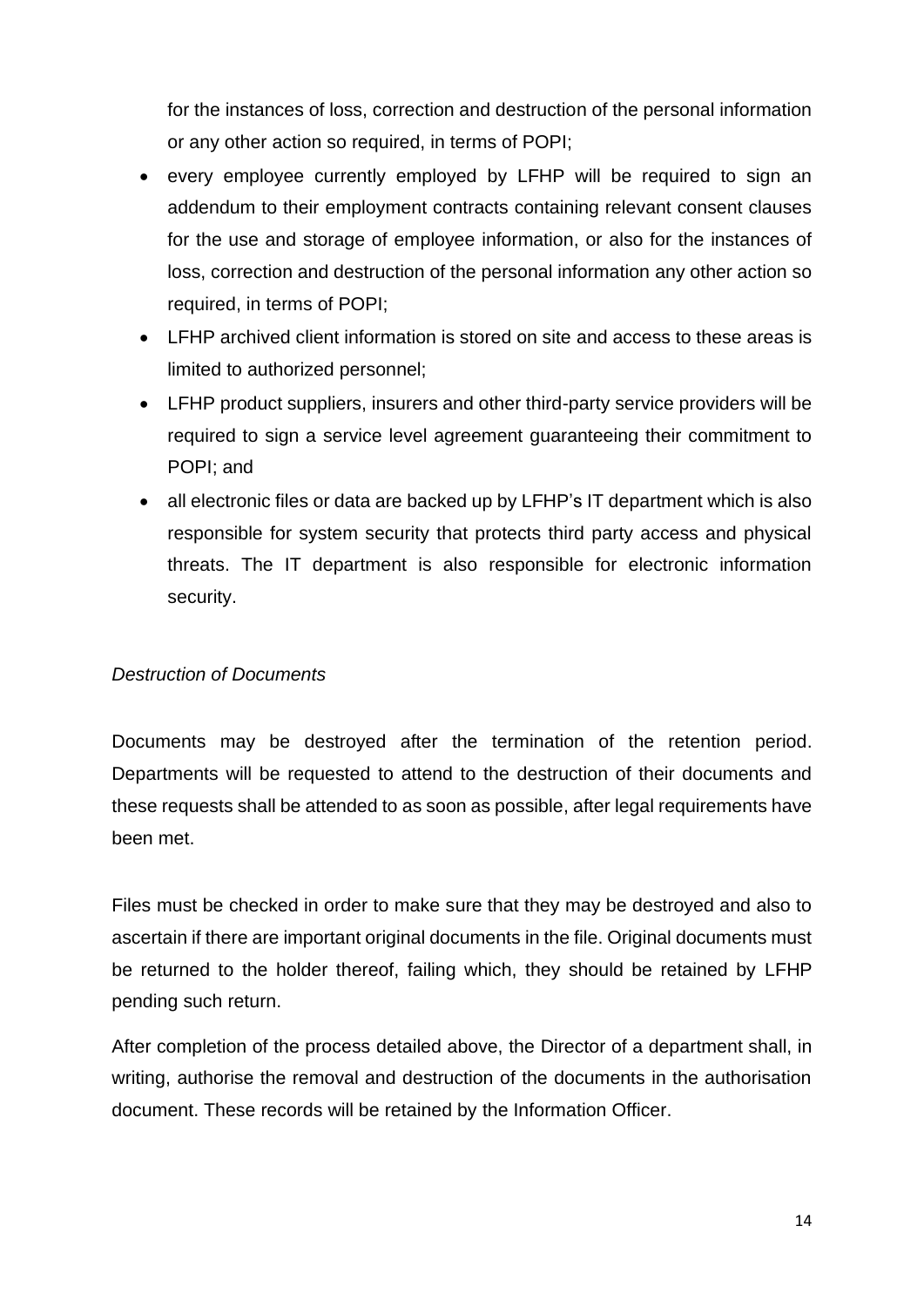The documents are then made available for collection by the removers of LFHP's documents, who also ensure that the documents are shredded before disposal. This also helps to ensure confidentiality of information.

Documents may also be stored off-site, in storage facilities approved by LFHP.

## Notification to Data Subject when collecting personal information

## **SECTION 18**

The responsible party must take reasonable practical steps to ensure that the data subject is aware of the following, (as per check list 2):

- (a) the information being collected that where the information is not collected from the data subject, the source from which it is collected;
- (b) the name and address of the responsible party;
- (c) the purpose for which the information is being collected;
- (e) whether or not the supply of information by that data subject is voluntary or mandatory;
- (f) any particular law authorising or requiring the collection of the information;
- (g) the responsible person intends to transfer information to the third country or international organisation and the level of protection afforded to the information by that third country or international origination:
- (h) any further information such as:
	- (i) recipient or category of recipients of the information;
	- (ii) nature or category of the information;
	- (iii) existence of the right of access to and the right to rectify the information collected;
	- (iv) existence of the right of object to the processing of personal information as referred to in section 11(3);
	- (v) right to lodge a complaint to the Information Regulator and the contact details of the Information Regulator;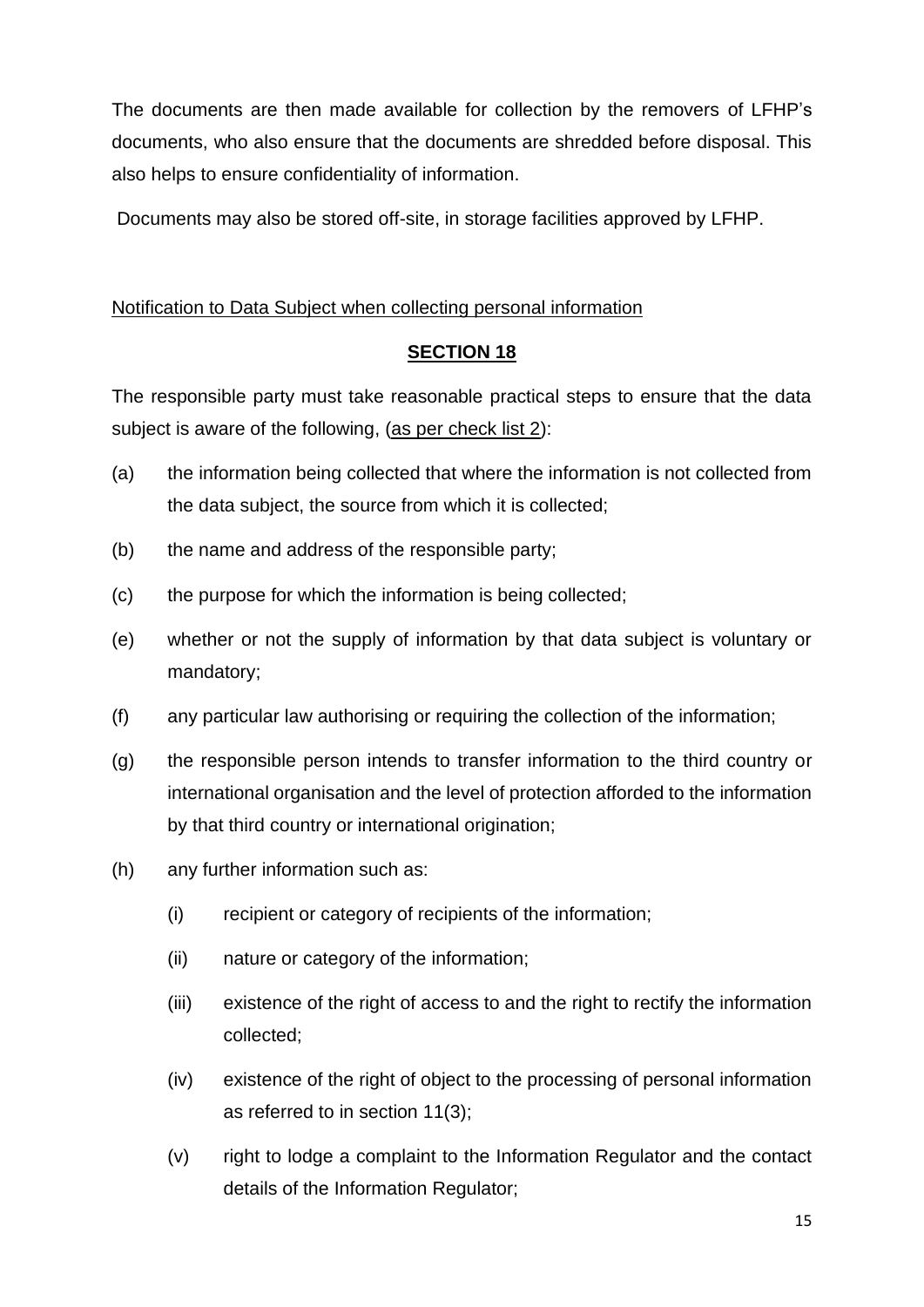## **APPLICATION TO LFHP**

LFHP shall ensure that Checklist 1 and Checklist 2 (as annexed hereto) are completed in the presence of a data subject and signed by a representative of LFHP and the data subject each time personal information is collected from a data subject.

## Security Measure on Integrity and Confidentiality of Personal Information

- (a) Security measures on integrity and confidentiality of personal information it has processed and in doing so must prevent:
	- (i) loss of, damage to or unauthorised destruction of personal information; and
	- (ii) unlawful access to or processing of personal information.
- (b) In order to ensure integrity and confidentiality the responsible party must take reasonable measures to:
	- (i) identify reasonably foreseeable internal and external risks to personal information;
	- (ii) establish and maintain appropriate safeguards against the risks identified;
	- (iii) regularly verify that the safeguards are effectively implemented; and
	- (iv) ensure that the safeguards are continually updated to respond to new risks or Deficiencies.
- (c) The responsible party must have due regard to generally accepted information security practices and procedures that is necessary to its specific industry or professional rules and regulations of specific industry or professional rules and regulations.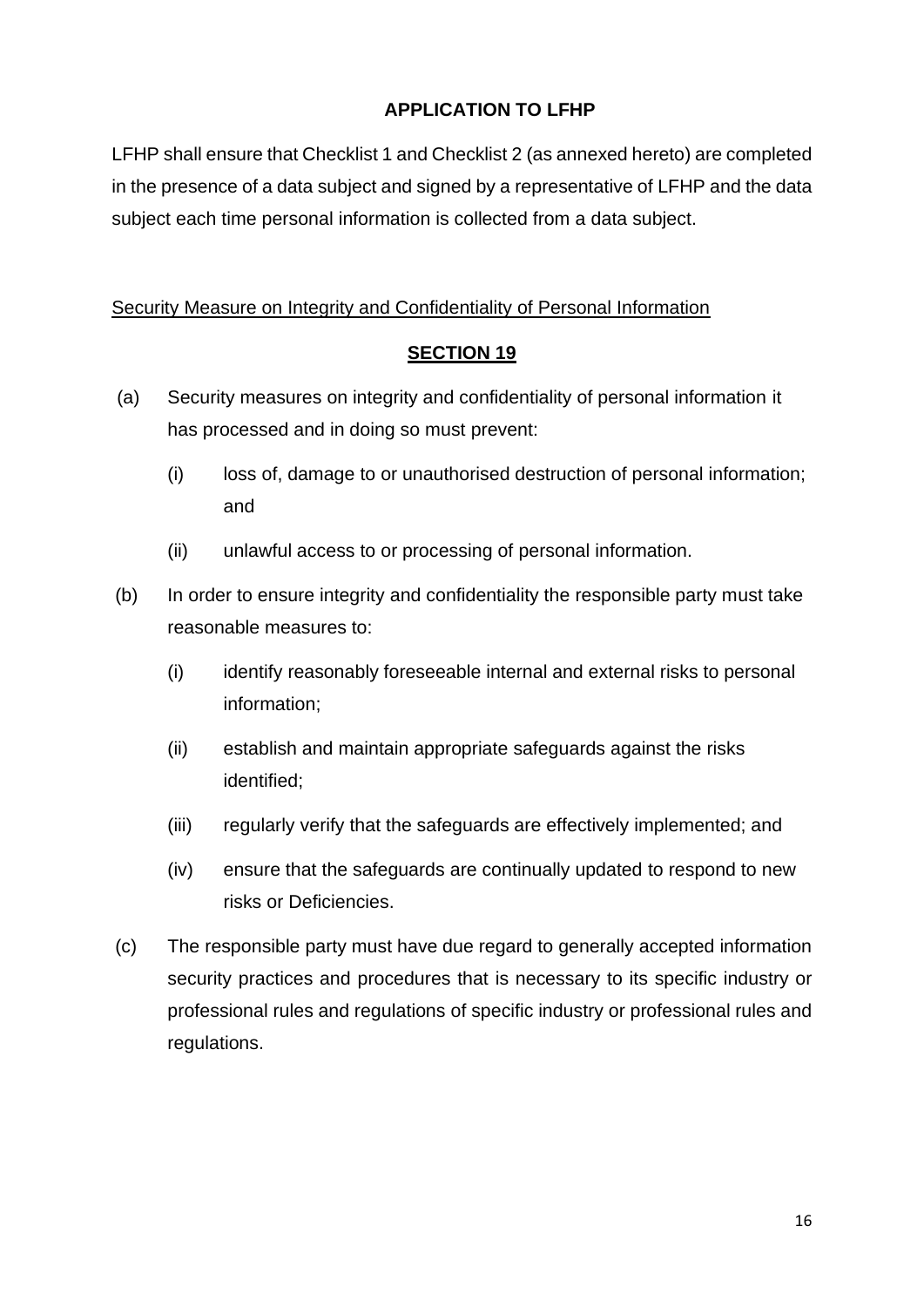## **INFORMATION PROCESSED BY OPERATOR OR PERSON ACTING UNDER AUTHORITY**

## **SECTION 20**

An operator or anyone processing personal information on behalf of a responsible party or an operator, must:

- (a) process such information only with the knowledge or authorisation of the responsible party; and
- (b) treat personal information which comes to their knowledge as confidential and must not disclose it, unless required by law or in the course of the proper performance of their duties.

## **SECURITY MEASURES REGARDING INFORMATION PROCESSED BY OPERATOR**

## **SECTION 21**

- (1) A responsible party must, in terms of a written contract between the responsible party and the operator, ensure that the operator which processes personal information for the responsible party establishes and maintains the security measures referred to in section 19.
- (2) The operator must notify the responsible party immediately where there are reasonable grounds to believe that the personal information of a data subject has been accessed or acquired by any unauthorised person.

## **NOTIFICATION OF SECURITY COMPROMISES SECTION 22**

- (1) Where there are reasonable grounds to believe that the personal information of a data subject has been accessed or acquired by any unauthorised person, the responsible party must notify—
	- (a) the Regulator; and
- (b) subject to subsection (3), the data subject, unless the identity of such data subject cannot be established.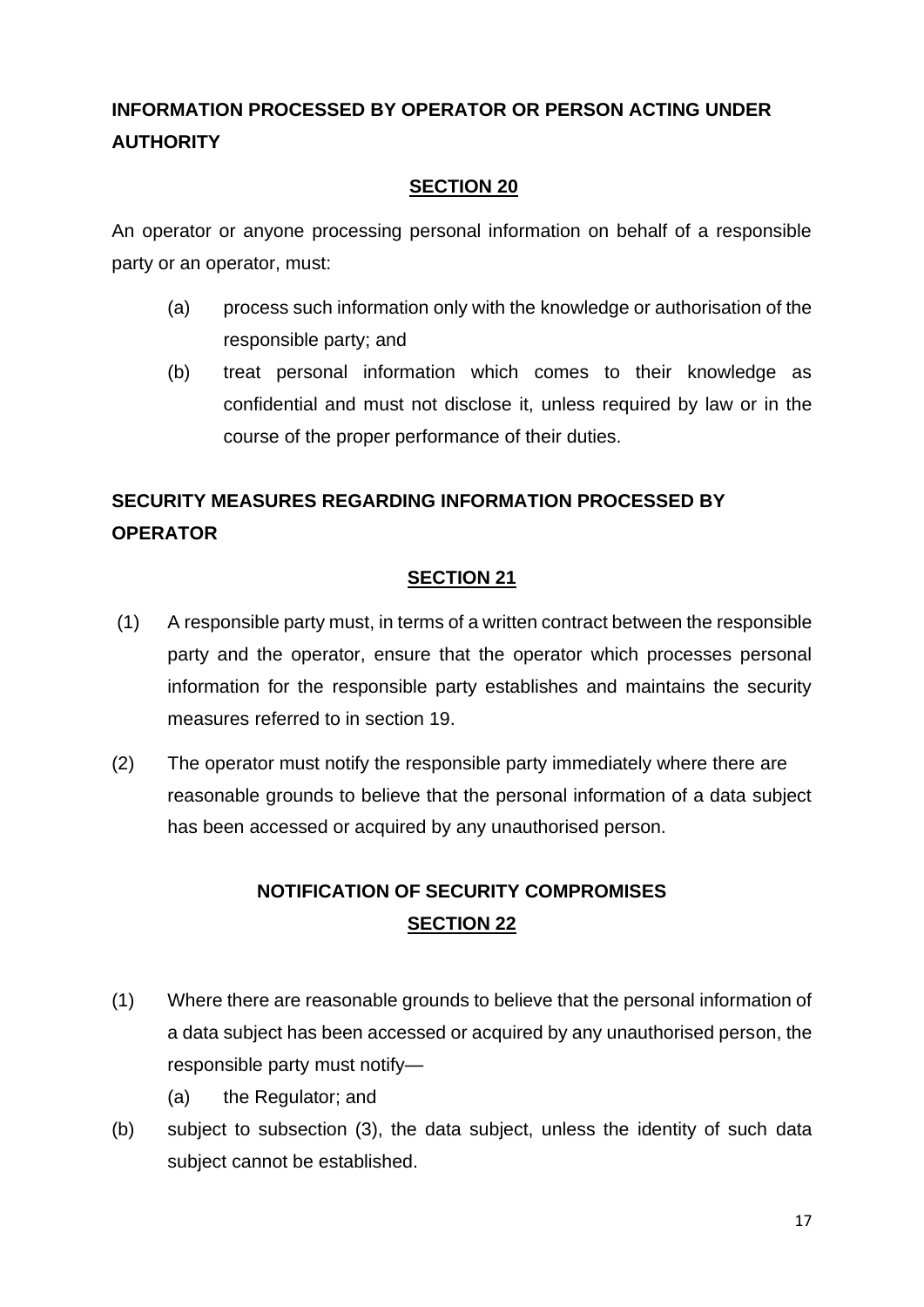- (2) The notification referred to in subsection (1) must be made as soon as reasonably possible after the discovery of the compromise, taking into account the legitimate needs of law enforcement or any measures reasonably necessary to determine the scope of the compromise and to restore the integrity of the responsible party's information system.
- (3) The responsible party may only delay notification of the data subject if a public body responsible for the prevention, detection or investigation of offences or the Regulator determines that notification will impede a criminal investigation by the public body concerned.
- (4) The notification to a data subject referred to in subsection (1) must be in writing and communicated to the data subject in at least one of the following ways:
	- (a) Mailed to the data subject's last known physical or postal address;
	- (b) sent by e-mail to the data subject's last known e-mail address;
	- (c) placed in a prominent position on the website of the responsible party;
	- (d) published in the news media; or
	- (e) as may be directed by the Regulator.
- (5) The notification referred to in subsection (1) must provide sufficient information to allow the data subject to take protective measures against the potential consequences of the compromise, including—
	- (a) a description of the possible consequences of the security compromise;
	- (b) a description of the measures that the responsible party intends to take or has taken to address the security compromise;
	- (c) a recommendation with regard to the measures to be taken by the data subject to mitigate the possible adverse effects of the security compromise; and
	- (d) if known to the responsible party, the identity of the unauthorised person who may have accessed or acquired the personal information.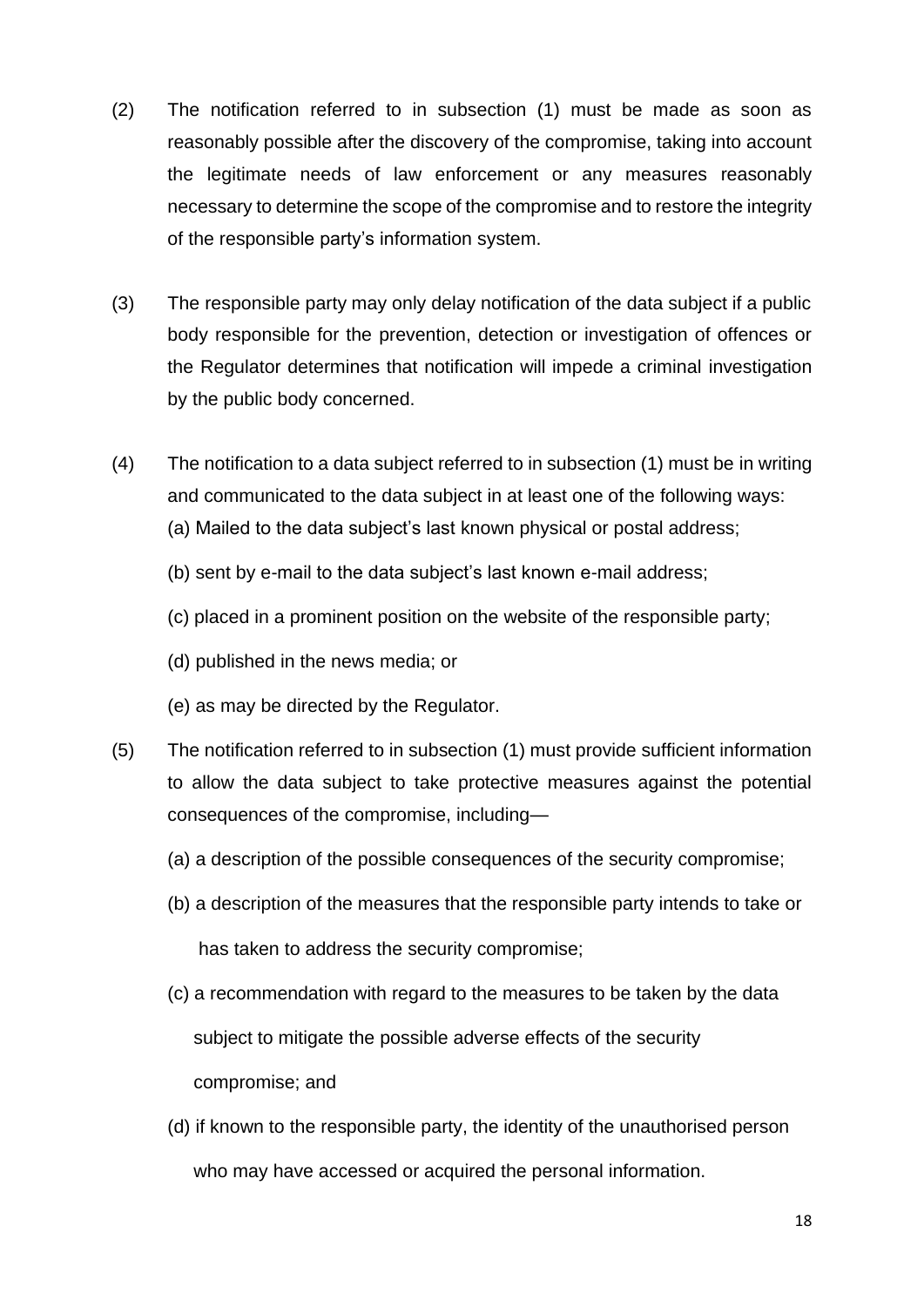(6) The Regulator may direct a responsible party to publicise, in any manner specified, the fact of any compromise to the integrity or confidentiality of personal information, if the Regulator has reasonable grounds to believe that such publicity would protect a data subject who may be affected by the compromise.

## **APPLICATION TO LFHP**

#### *Security of personal information*

As set out above, LFHP has procedures in place to ensure the security and integrity of personal information collected.

#### *Disclosure of personal information by LFHP*

LFHP may disclose:

- a client's personal information to any of its, advocates, agents and or approved product- or third-party service providers whose services or products clients elect to use. LFHP has agreements in place with such service providers to ensure compliance with confidentiality and privacy conditions;
- personal information with, and obtain information about clients from third parties for the reasons already discussed above; and
- a client's information where it has a duty or a right to disclose in terms of applicable legislation, the law, or where it may be deemed necessary in order to protect LFHP's rights.

## *Unauthorised Access*

In the event of any form of unauthorized access of a client's personal information LFHP shall:

- notify the client immediately;
- notify the Regulator;
- provide sufficient information about the unauthorized access, details of the entity or persons that have gained access;
- detail the possible risks;
- recommend measures to mitigate any risk; and
- seek the Regulators direction on any measures to mitigate the clients risk.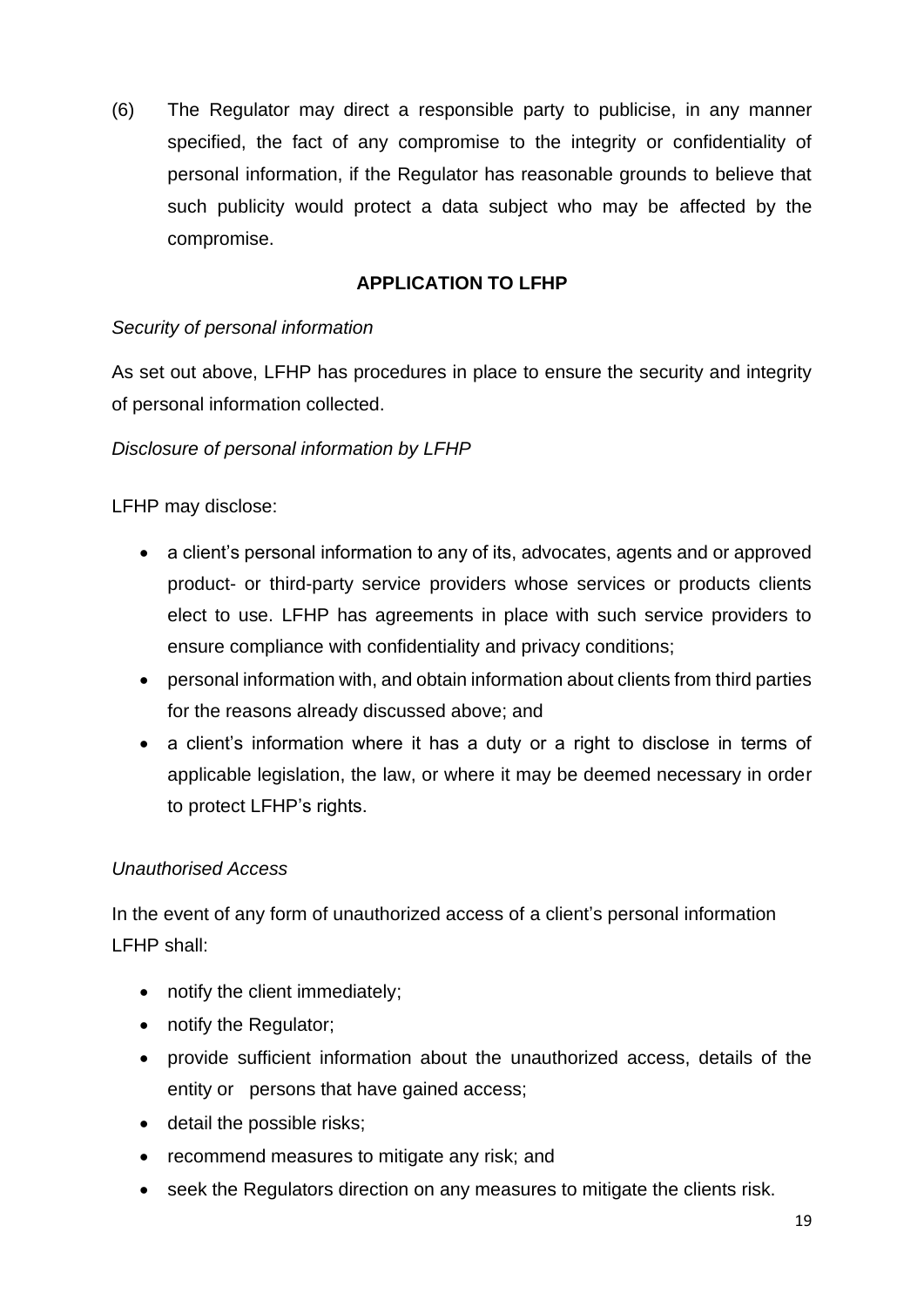#### **ACCESS TO PERSONAL INFORMATION**

#### **SECTION 23**

- (1) A data subject is entitled to know, provided that he has adequately identified himself:
	- (a) whether or not the responsible party holds any of his personal information;
	- (b) a record or description of the personal information held by the responsible party or any other third party within:
	- (i) a reasonable time;
	- (ii) at a prescribed fee;
	- (iii) in and reasonable manner and format;
	- (iv) in a form generally understandable.
	- (c) to know that he can correct the personal information held;
	- (d) what fees he will need to pay to access the personal information or how much of the initial deposit or all or part thereof is payable.

## **APPLICATION TO LFHP**

In terms of this section, clients have the right to access the personal information LFHP holds about them. Clients also have the right to ask LFHP to update, correct or delete their personal information on reasonable grounds. Once a client objects to the processing of their personal information, LFHP may no longer process said personal information. LFHP will take all reasonable steps to confirm its clients' identity before providing details of their personal information or making changes to their personal information.

The details of LFHP's Information Officer and Head Office are as follows:

• **Information Officer**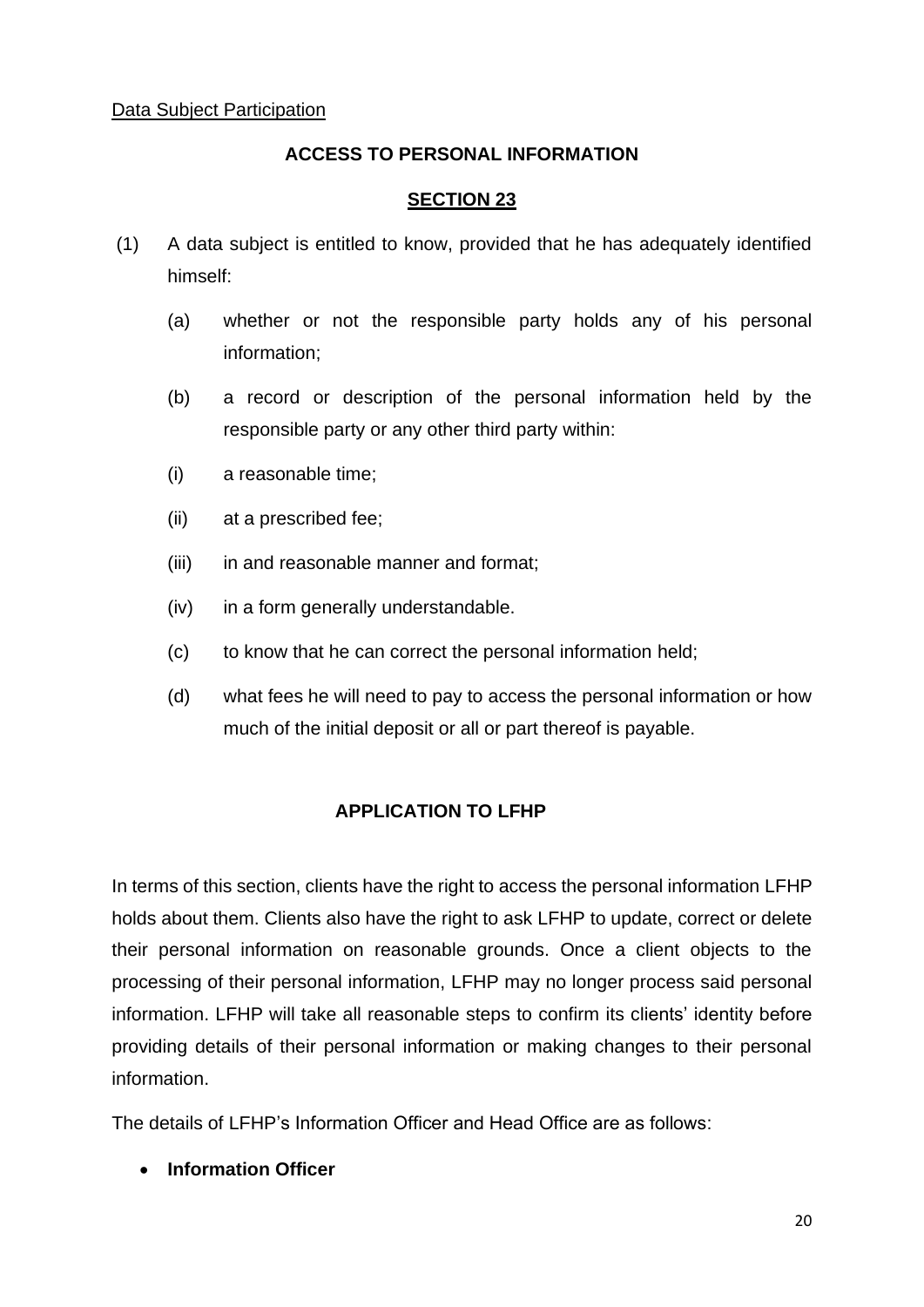Name: S R PARSEE

Contact Number: 083 500 9621

Office Number: 031 534 1604

E-mail Address: [Reeves.Parsee@lfhp.co.za](mailto:Reeves.Parsee@lfhp.co.za)

## • **Deputy Information Officer**

Name: Sarah Stringer

Contact Number: 031 534 1605

E-mail Address: [Sarah.Stringer@lfhp.co.za](mailto:Sarah.Stringer@lfhp.co.za)

## Correction of personal information

- (1) the data subject may in a prescribed manner request:
	- (a) a correct or deletion of personal information that is inaccurate, irrelevant, excessive, out of date, incomplete, misleading or obtained unlawfully;
	- (b) request a destruction or deletion of the record of personal information that the responsible party is no longer authorised to retain in terms of Section 14
- (2) on request for the correction or deletion the responsible party must do so:
	- (a) correcting the information;
	- (b) destroying or deleting the information;
	- (c) satisfactorily providing evidence of such destruction or deletion;
	- (d) where such agreement on destruction or deletion cannot be achieved the data subject's request for correction or deletion must be recorded and must be read with the information already supplied.
- (3) if the responsible party has taken steps to correct or delete information and the effect of it is that it will affect the third parties such third parties must be notified of such changes;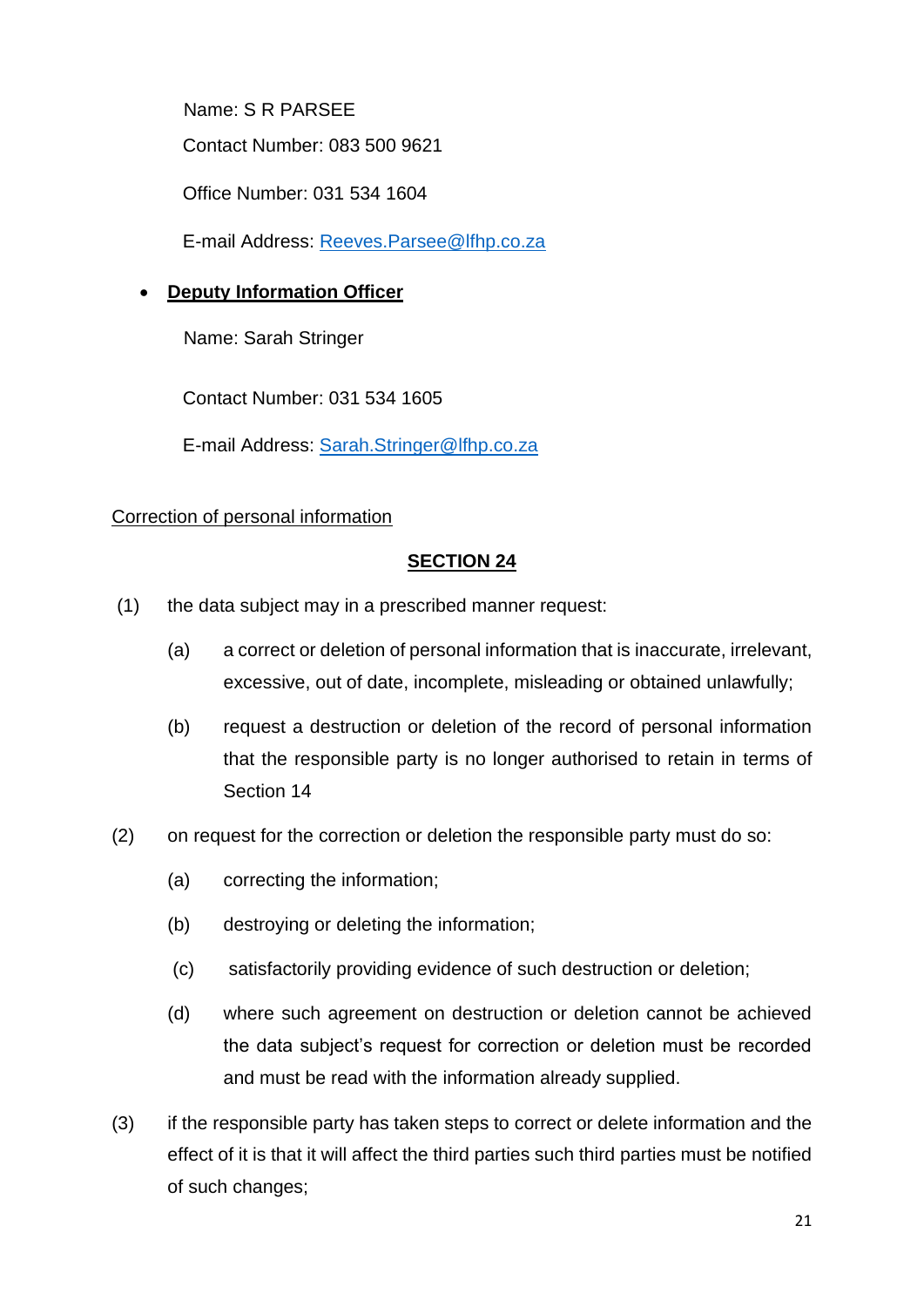(4) the data subject must be appraised of all steps taken by the responsible party in terms of its request.

## **APPLICATION TO LFHP**

LFHP must ensure it complies with the steps set out above when correcting personal information on file.

## Prohibition on processing of special personal information

- (1) responsible party may not process personal information concerning:
	- (a) religious or philosophical beliefs, race or ethnic origin, trade union membership, political persuasion, health or sex life or biometric information of the data subject;
	- (b) the criminal behaviour of the data subject which relates to the alleged commission by the data subject of any offence or any proceedings in respect of any offence allegedly committed by the data subject.
	- (c) the prohibition does not apply if:
	- (i) the processing it carried out with the consent of the data subject;
	- (ii) processing is necessary for the establishment, exercise or defence of a right or obligation in law;
	- (iii) processing is necessary to comply with the obligation of international public law;
	- (d) processing is for historical, statistical or research purposes that serves a public interest or appears to be impossible or disproportionate to ask for consent provided that sufficient guarantees are provided for protecting any adverse consequences;
	- (e) information has been deliberately made by the data subject in public.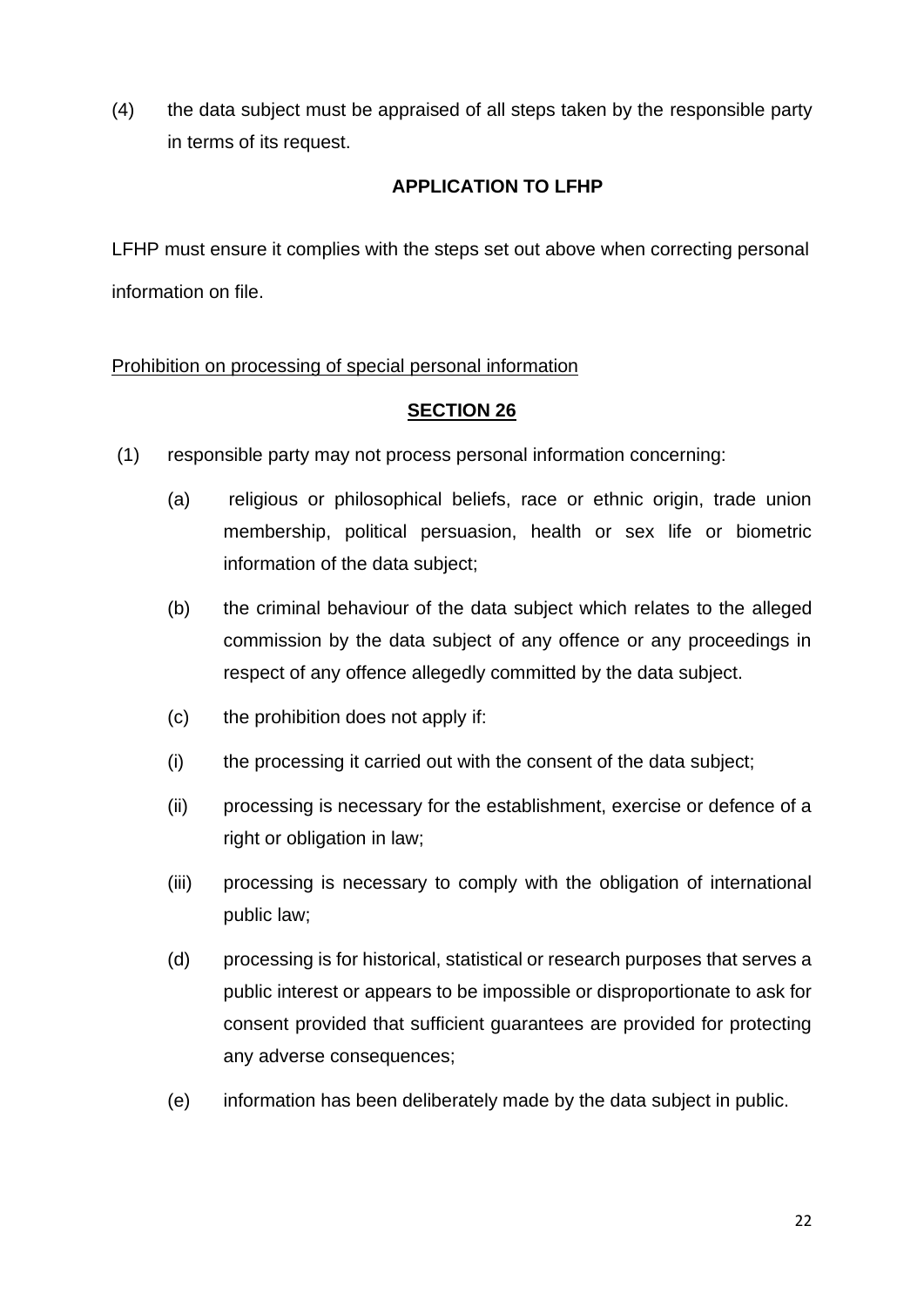## *Access to documents*

All LFHP and client information will be dealt with in the strictest confidence and may only be disclosed in any one of the following circumstances as per section 26 of the act:

- disclosure is under compulsion of any law;
- there is a duty to the public to disclose;
- the interests of LFHP require disclosure; or
- disclosure is made with the express or implied consent of the client.

## **AUTHORISATION CONCERNING DATA SUBJECT'S SEX LIFE**

- (1) The prohibition concerning the subject's health or sex life does not apply to processing by:
	- (a) a medical professional, healthcare institutions or facilities or social services, if such processing is necessary for the proper treatment and care of the data subject or for the administration of the institute or professional practice concerned;
	- (b) insurance companies, medical schemes, medical scheme administrators and managed healthcare organisations that have to access risk, perform an insurance or medical scheme agreement or enforcement of any contractual rights and obligations ….
	- (c) administrative bodies, pension funds, employers or institutions working for them if such processing is necessary for, provisions of laws, pension regulations or collective agreements which create rights dependent on the health or the sex life of the data subject or reintegration of or support for workers or persons entitled to benefit in connection with sickness or work incapacity.
- (2) the information may only be processed by responsible parties subject to an obligation of confidentiality.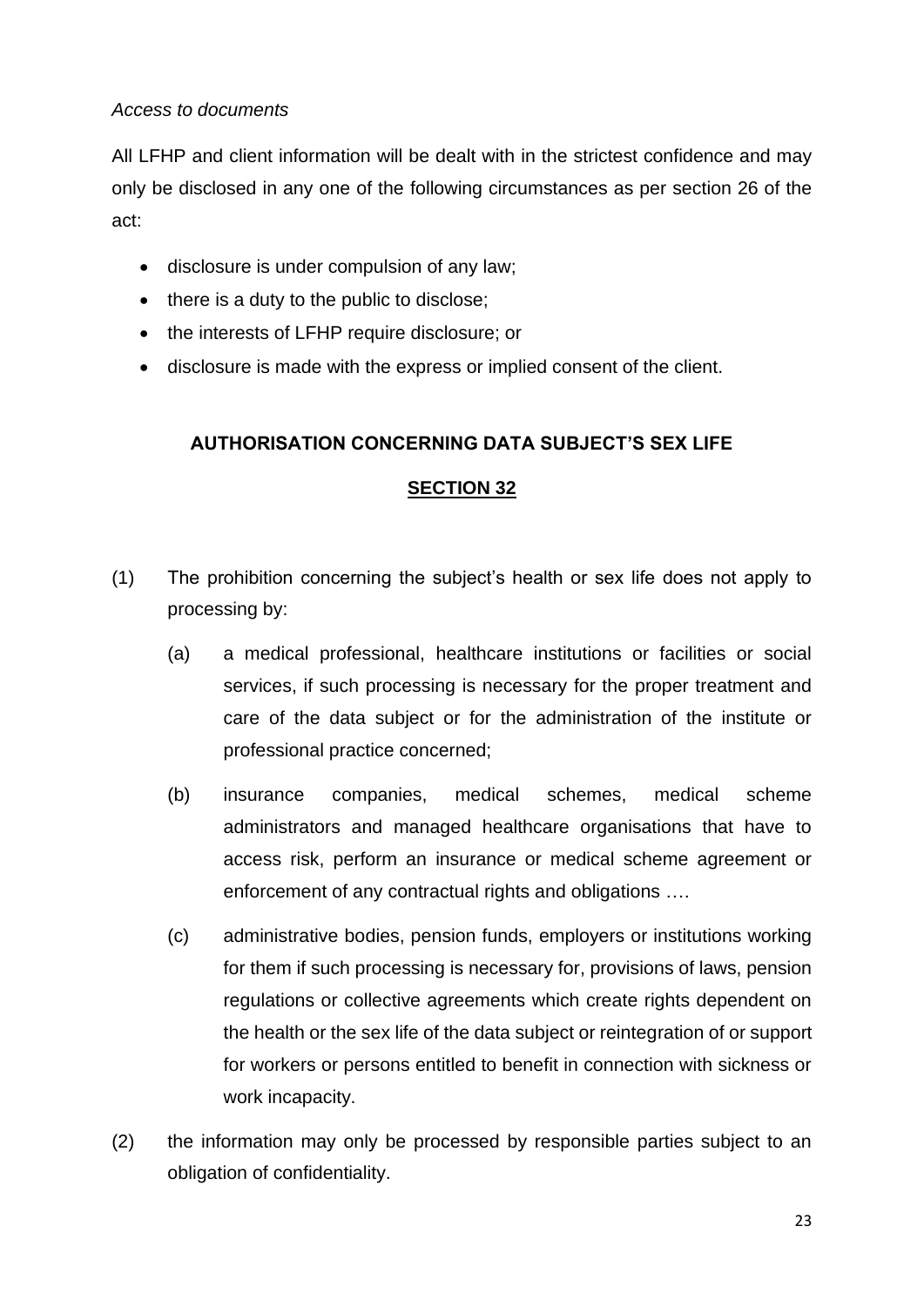(3) personal information concerning inherited characteristics may not be processed unless a serious medical interest prevails, or the processing is necessary for historical, statistical or research activity.

#### **AUTHORISATION CONCERNING DATA SUBJECT'S CRIMINAL BEHAVIOUR**

#### **SECTION 33**

- (1) a data subject's criminal behaviour or biometric information may not be processed unless processing is carried out by bodies charged by law with applying criminal law or by responsible parties who have obtained that information in accordance with the law.
- (2) be processed under the rules established in compliance with labour legislation.
- (3) processing is necessary to supplement the processing of information on criminal behaviour or biometric information permitted by this section.

#### **AUTHORISATION CONCERNING PERSONAL INFORMATION OF CHILDREN**

- (1) the prohibition of processing of personal information of children does not apply if:
	- (a) carried out with prior consent of a competent person;
	- (b) necessary for the establishment, exercise of defence of right or obligation in law;
	- (c) necessary to comply with an obligation of international public law;
	- (d) for historical, statistical or research purposes provided that the said purposes are necessary in the public interest and it appears to be impossible or disproportionate to ask for consent however sufficient guarantees must be provided to ensure that processing does not adversely affect the individual privacy of a child;
	- (e) has been deliberately made public by the child or the consent of a competent person.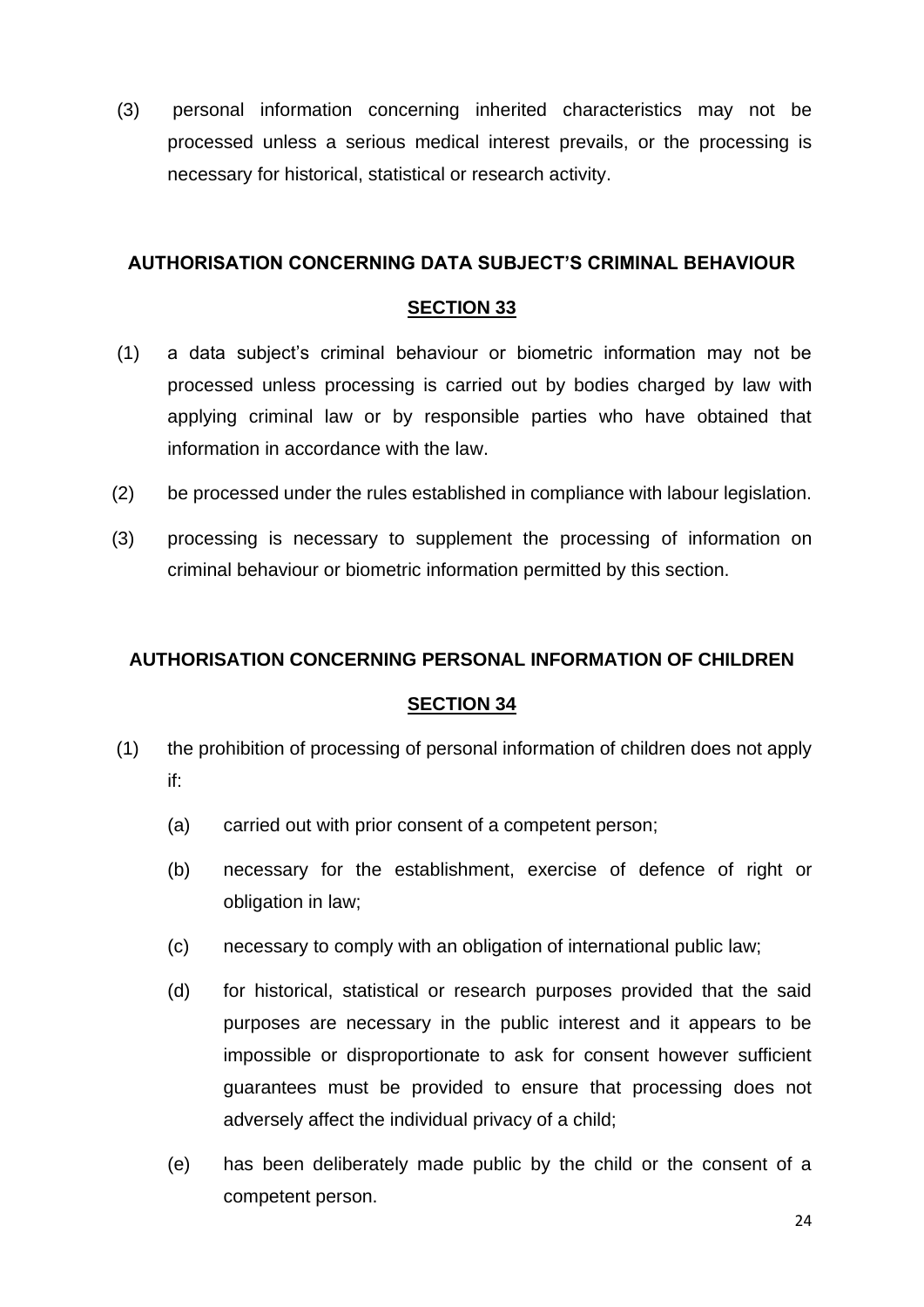#### **APPLICATION TO LFHP**

LFHP shall not be entitled to process the personal information contemplated in section 26 of POPI unless such information falls within the ambit of the exceptions contemplated in sections 32 – 34.

#### Information Officer

## **DUTIES AND RESPONSIBILITIES OF INFORMATION OFFICER**

#### **SECTION 55**

- (1) an information officer's responsibilities include:
	- (a) the encouragement of compliance by the body with the conditions for the lawful processing of personal information;
	- (b) dealing with requests made to the body pursuant to the Act;
	- (c) working with the Regulator when investigations are being conducted;
	- (d) otherwise ensuring compliance by the body with the provisions of the Act;

It is to be noted that officer's must take up their duties in terms of this Act only after the responsible party has registered them with the Regulator.

#### Records that cannot be found

If LFHP searches for a record and it is believed that the record either does not exist or cannot be found, the requester will be notified by way of an affidavit or affirmation. This will include the steps that were taken the attempt to locate the record, the risks associated with such loss and the mitigation to be carried out by the client and LFHP's proposed mitigation measures as required by section 19 of POPI.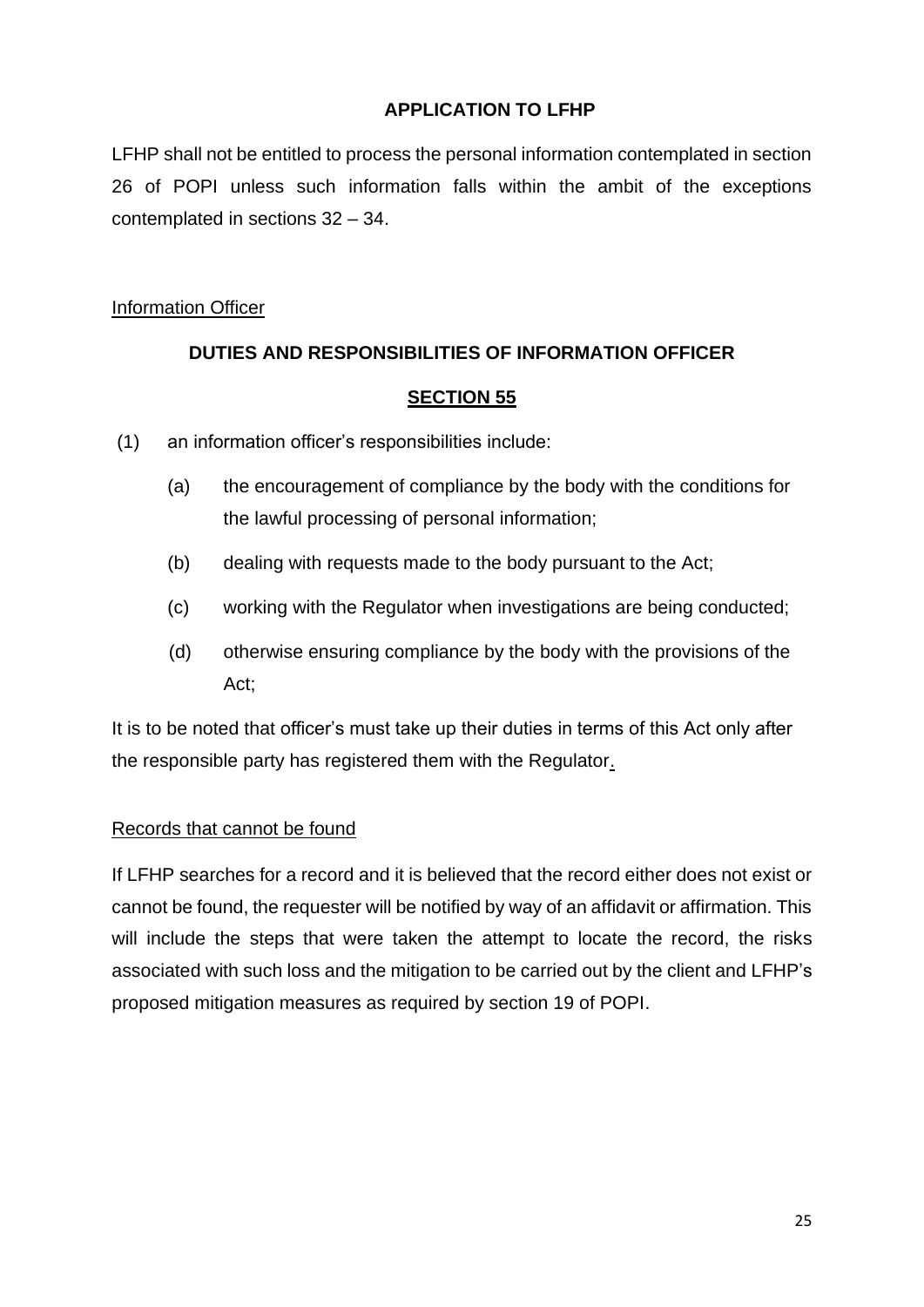## Designation and delegation of deputy Information Officers

## **SECTION 56**

- 1. The responsible body must make provision for:
	- (a) such number of persons, if any, as deputy information officers;
	- (b) any power or duty conferred or imposed on any information officer by this Act to a deputy information officer of that body.

#### Direct marketing by means of unsolicited electronic communications

- (1) the process of personal information of a data subject for the purpose of direct marketing by means of any form of electronic communications, including automatic calling machines, facsimile machines, SMS's or e-mails is prohibited unless the data subject:
	- (a) has given his, her or its consent to the processing; or
	- (b) is a customer of the responsible party:
- (2) a responsible party may approach the data subject:
	- (a) whose consent is required;
	- (b) who has not previously withheld such consent, only once in order to request the consent of the data subject.
	- (c) the data subject's consent must be requested in the prescribed manner and form;
- (3) a responsible party may only process the personal information of a data subject who is a customer of the responsible party:
	- (a) if the responsible party has obtained the contact details of the data subject in the context of the sale of a product or service;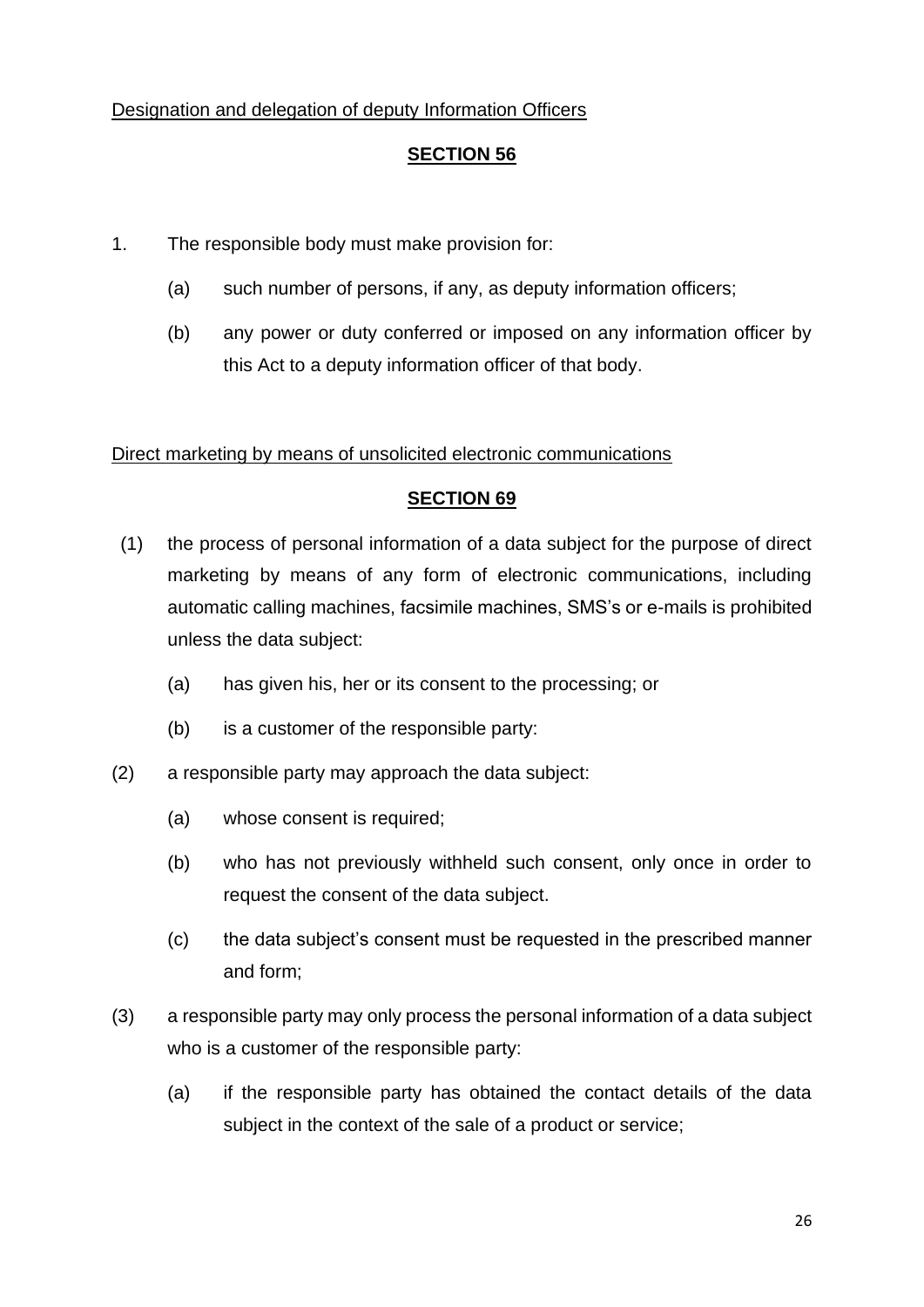- (b) for the purpose of direct marketing of the responsible party's own similar products or services; and
- (c) if the data subject has been given a reasonable opportunity to object, free of charge and in a manner of un-necessary formality to such use of his or her electronic details:
- (i) at the time when the information was collected
- (ii) on the occasion of each communication with the data subject for the purpose of marketing if the data subject has not initially refused such use.
- (4) any communication for the purpose of direct marketing must contain:
	- (a) details of the identity of the sender or the person on whose behalf the communication has been sent;
	- (b) the address or contact details to which the recipient may send a request that such communications cease.

"**Automatic calling machine"** means a machine that is able to do automated calls without human intervention.

## Automated decision making

- (1) data subject may not be subject to a decision which results in legal consequences for him which is based solely on the basis of the automated processing of personal information intended to provide a profile of such person including his performance at work, credit worthiness, reliability, location, health, personal preferences or conduct
- (2) the above prohibition does not apply if
	- (a) the parties have entered into contract and
	- (i) the request for data subject in terms of the contract has been met;
	- (ii) appropriate measures have been taken to protect the data subject's legitimate interests;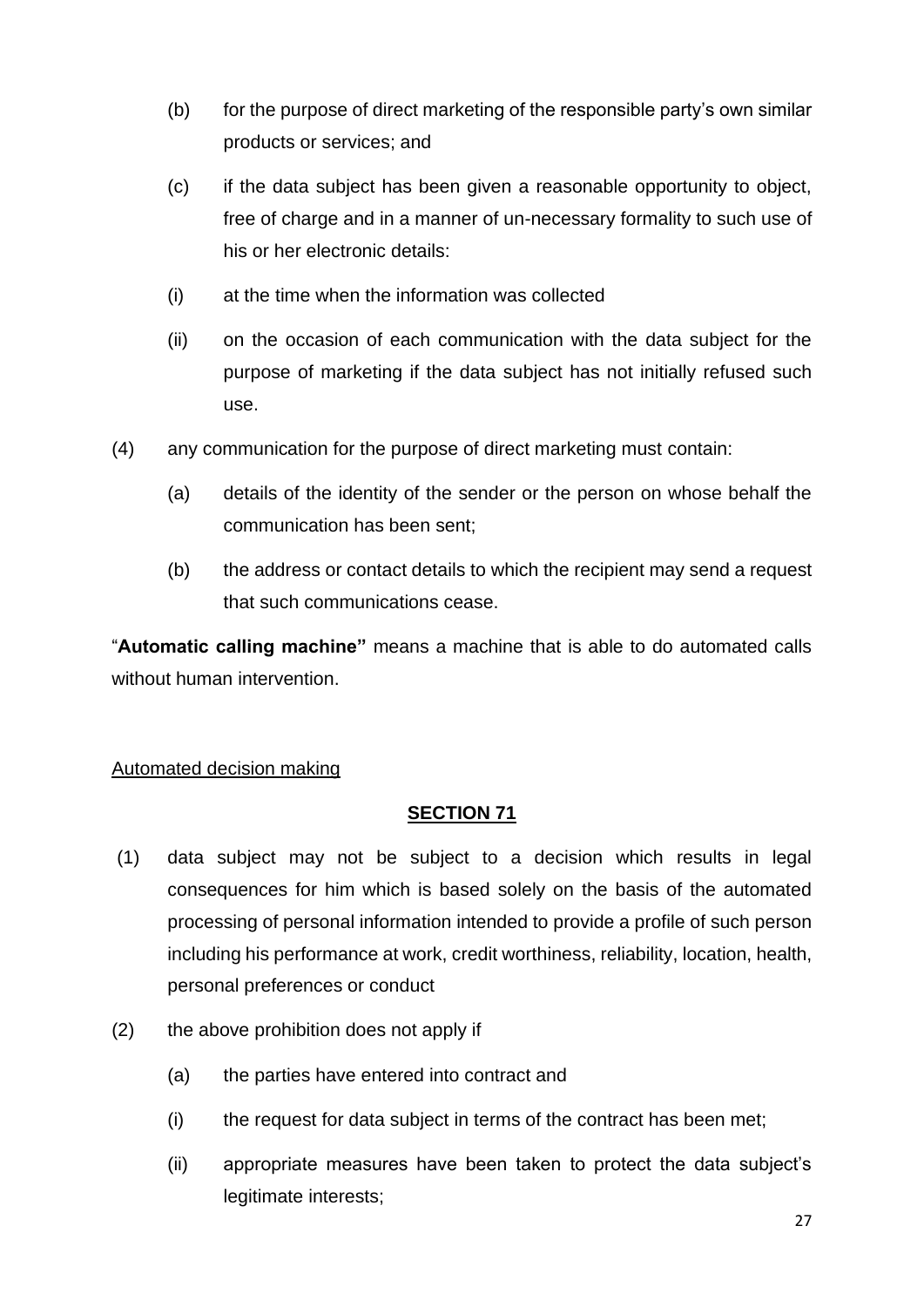- (b) is governed by law or code of conduct in which appropriate measures have been provided to protect the legitimate interest of the data subject.
- (3) the appropriate measures referred to must
	- (a) provide an opportunity for the data subject to make representations about a decision referred to in Section 71 (1) ;
	- (b) require a responsible party to provide a data subject with sufficient information about the underlying logic of the automated processing of the information relating to the subject to enable him to make representations relating thereto.

#### Transfer of personal information outside the Republic

- (1) LFHP shall not transfer personal information about a data subject to a third party who is in a foreign country unless:
	- (a) it has complied with the provisions of Section 72 relating to trans-border information flows;
	- (b) The data subject consents to the transfer of personal information to a foreign country prior to transfer and obtains written consent of the data subject which may be in the form that the information Regulator may determine;
	- (c) even where the written consent of the data subject has been obtained, if the foreign country does not have adequate law protecting the personal information, that an agreement, which may be in the form the information Regulator may determine, has been concluded prior to the transfer of the personal information to the foreign country then only can the personal information be released.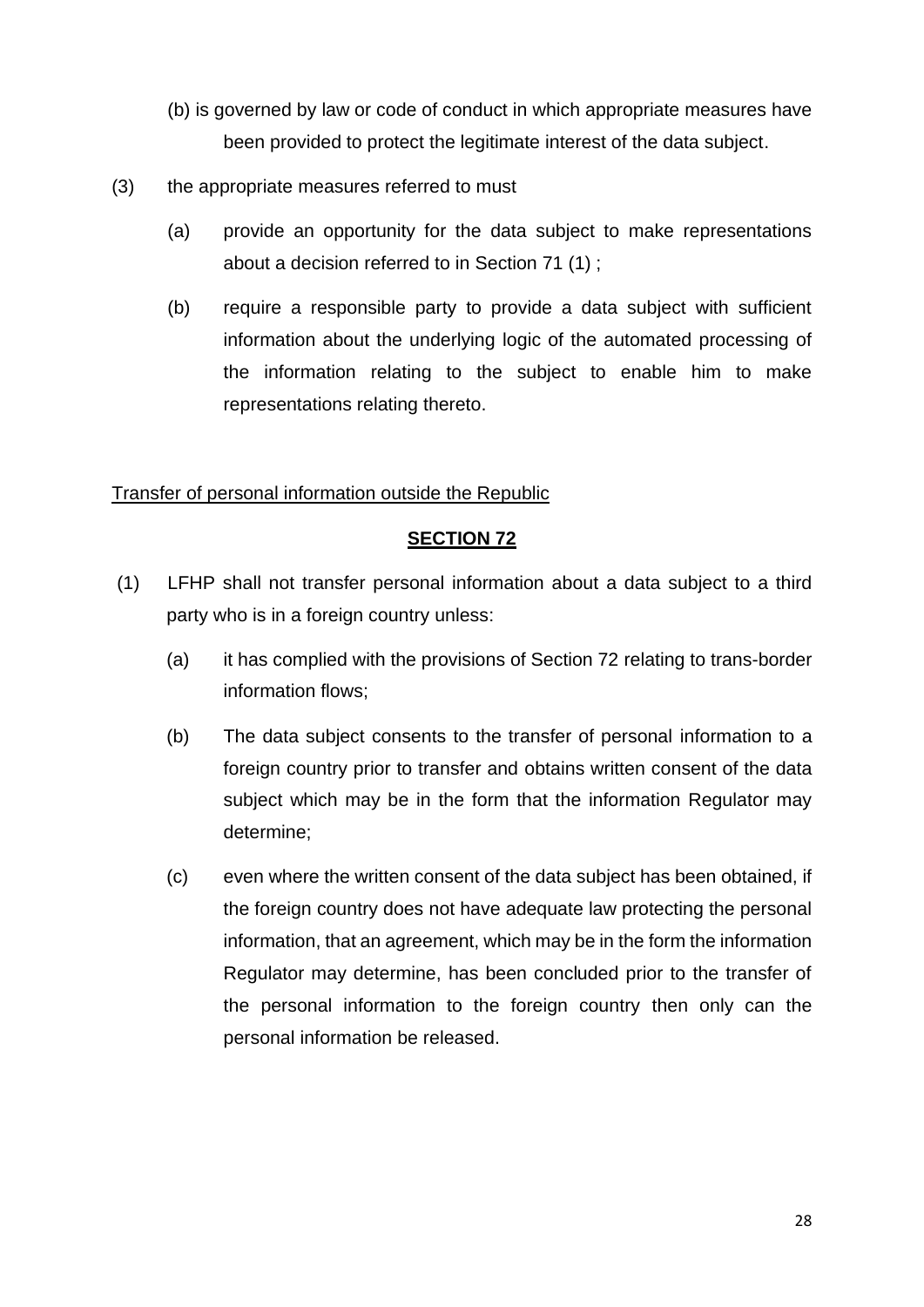#### Miscellaneous provisions to be noted by LFHP

#### **ENFORCEMENT**

#### **SECTION 73**

Section 73 to Section 98 deals with various rights of the Regulator to enforce the Act and provides technical information regarding the manner in which the Regulator is obliged to receive complaints, provide the responsible party with an opportunity to respond, to adjudicate the complaint and enforce the Act.

#### **CIVIL REMEDIES**

- (1) a data subject may institute civil action for damages in a court having jurisdiction against the responsible party for breach of any provision of the Act whether or not there is intent or neglect on the part of the responsible party;
- (2) Responsible party may raise the following defences to any civil action, namely:
	- (a) Vis major;
	- (b) consent of the Plaintiff;
	- (c) fault on the part of the Plaintiff;
	- (d) compliance was not reasonably practicable in the circumstances of the particular case;
	- (e) where the Regulator has granted the responsible party exemption.
- (3) the court hearing the proceedings may award an amount that is just and equitable including:
	- (a) payment of damages as compensation for patrimonial and nonpatrimonial loss suffered by a data subject as a result of the breach;
	- (b) aggravated damages in the sum determined in the discretion of the court;
	- (c) interest and
	- (d) costs of suite.